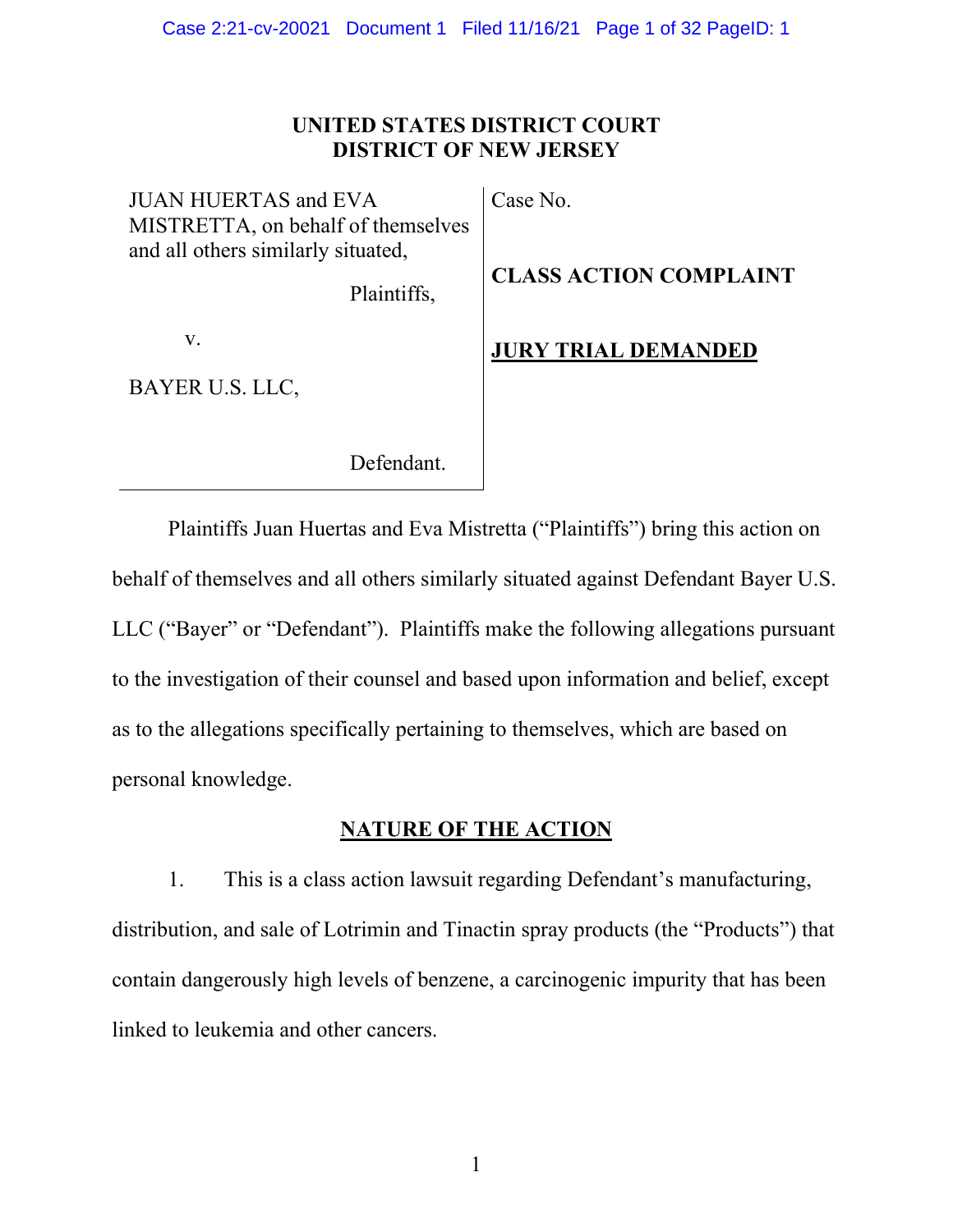#### Case 2:21-cv-20021 Document 1 Filed 11/16/21 Page 2 of 32 PageID: 2

2. Both Lotrimin and Tinactin are anti-fungal drug products regulated by the United States Food & Drug Administration ("FDA") pursuant to the federal Food, Drug and Cosmetics Act ("FDCA"). The presence of benzene in the Products renders them adulterated and misbranded. As a result, the Products are illegal to sell under federal law and therefore worthless. *See* 21 U.S.C. §§ 331(a), 352; *see also Debernardis v. IQ Formulations, LLC*, 942 F.3d 1076, 1085 (11th Cir. 2019); *see also In re Valsartan, Losartan, & Irbesartan Prod. Liab. Litig.,*  2021 WL 222776, at \*16 (D.N.J. Jan. 22, 2021).

3. Bayer is one of the largest pharmaceutical companies in the world. Bayer sells Lotrimin and Tinactin products throughout the United States and the State of New York.

4. Lotrimin is the brand name for Clotrimazole, which is an antifungal medication. Lotrimin is an over-the-counter ("OTC") medical product that is used to treat vaginal yeast infections, oral thrush, diaper rash, pityriasis versicolor, and types of ringworm including athlete's foot and jock itch. Lotrimin comes in both aerosol (spray) and cream form.

5. Tinactin is the brand name for Tolnaftate, another antifungal medication that is OTC and treats a range of conditions. Tolnaftate has been found to be less useful at treating athlete's foot than Clotrimazole, but has been found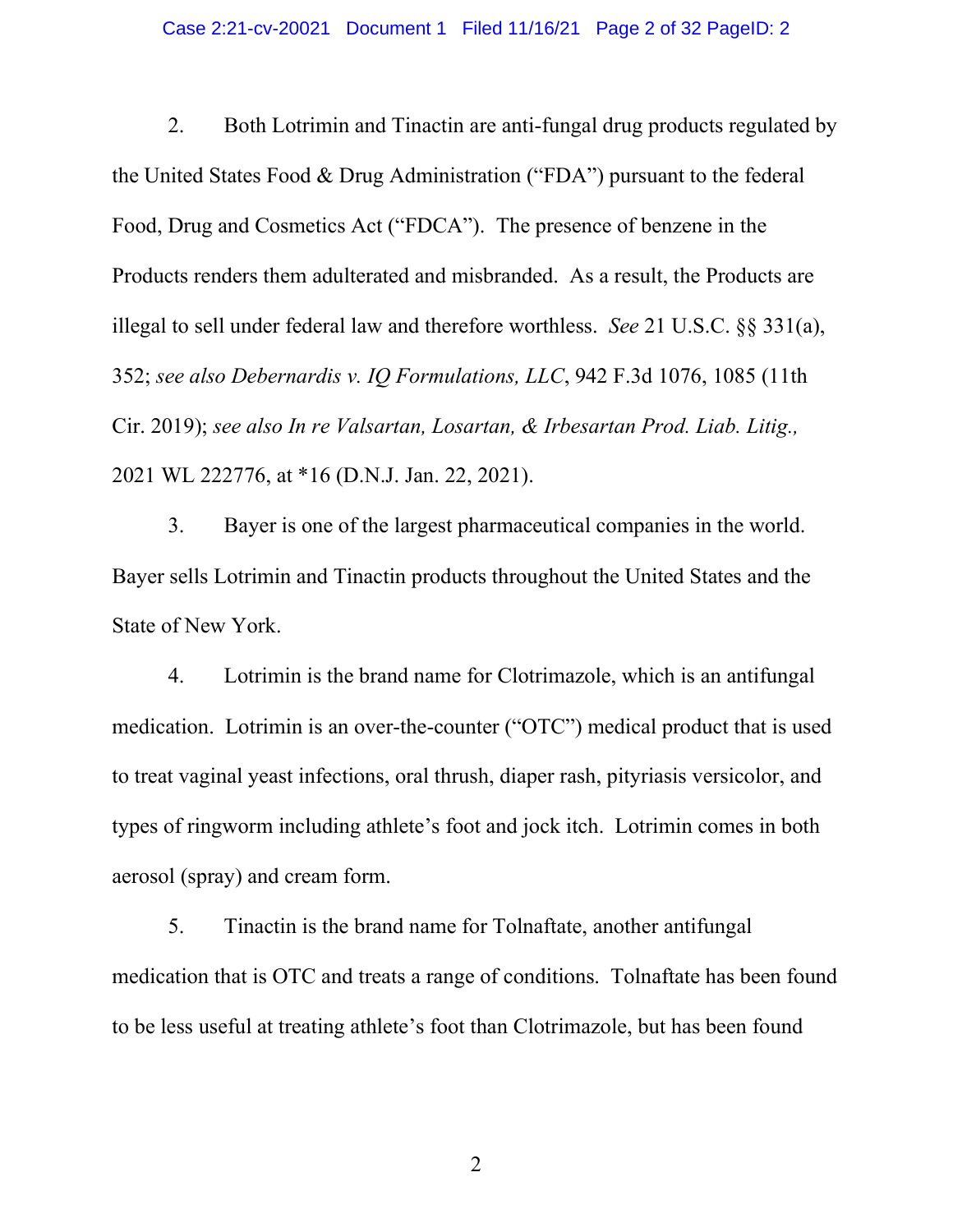#### Case 2:21-cv-20021 Document 1 Filed 11/16/21 Page 3 of 32 PageID: 3

effective at treating ringworm that is passed from pets to humans. Tinactin comes in both aerosol (spray) and cream form.

6. Benzene is a component of crude oil, gasoline, and cigarette smoke, and is one of the elementary petrochemicals. The Department of Health and Human Services has determined that benzene causes cancer in humans. Likewise, the Food and Drug Administration ("FDA") lists benzene as a "Class 1 solvent" that "should not be employed in the manufacture of drug substances, excipients, and drug products because of [its] unacceptable toxicity." Benzene is associated with blood cancers such as leukemia.<sup>[1](#page-2-0)</sup> A study from 1939 on benzene stated that "exposure over a long period of time to any concentration of benzene greater than zero is not safe,"<sup>[2](#page-2-1)</sup> which is a comment reiterated in a 2010 review of benzene research specifically stating: "There is probably no safe level of exposure to benzene, and all exposures constitute some risk in a linear, if not supralinear, and additive fashion."[3](#page-2-2)

<span id="page-2-0"></span><sup>&</sup>lt;sup>1</sup> National Cancer Institute, Cancer-Causing Substances, Benzene. https:// www.cancer.gov/about-cancer/causes-prevention/risk/substances/benzene.

<span id="page-2-1"></span><sup>2</sup> Hunter, F.T. (1939). Chronic Exposure to Benzene (Benzol). II. The Clinical Effects. *Journal of Industrial Hygiene and Toxicology*. 1939 Vol.21 pp.331-54, https://www.cabdirect.org/cabdirect/abstract/19402700388.

<span id="page-2-2"></span><sup>&</sup>lt;sup>3</sup> Smith, Martyn T. (2010). Advances in Understanding Benzene Health Effects and Susceptibility. *Annual Review of Public Health*. 2010 Vol. 31:133-148, https://www.annualreviews.org/doi/full/10.1146/annurev.publhealth.012809.10364 6.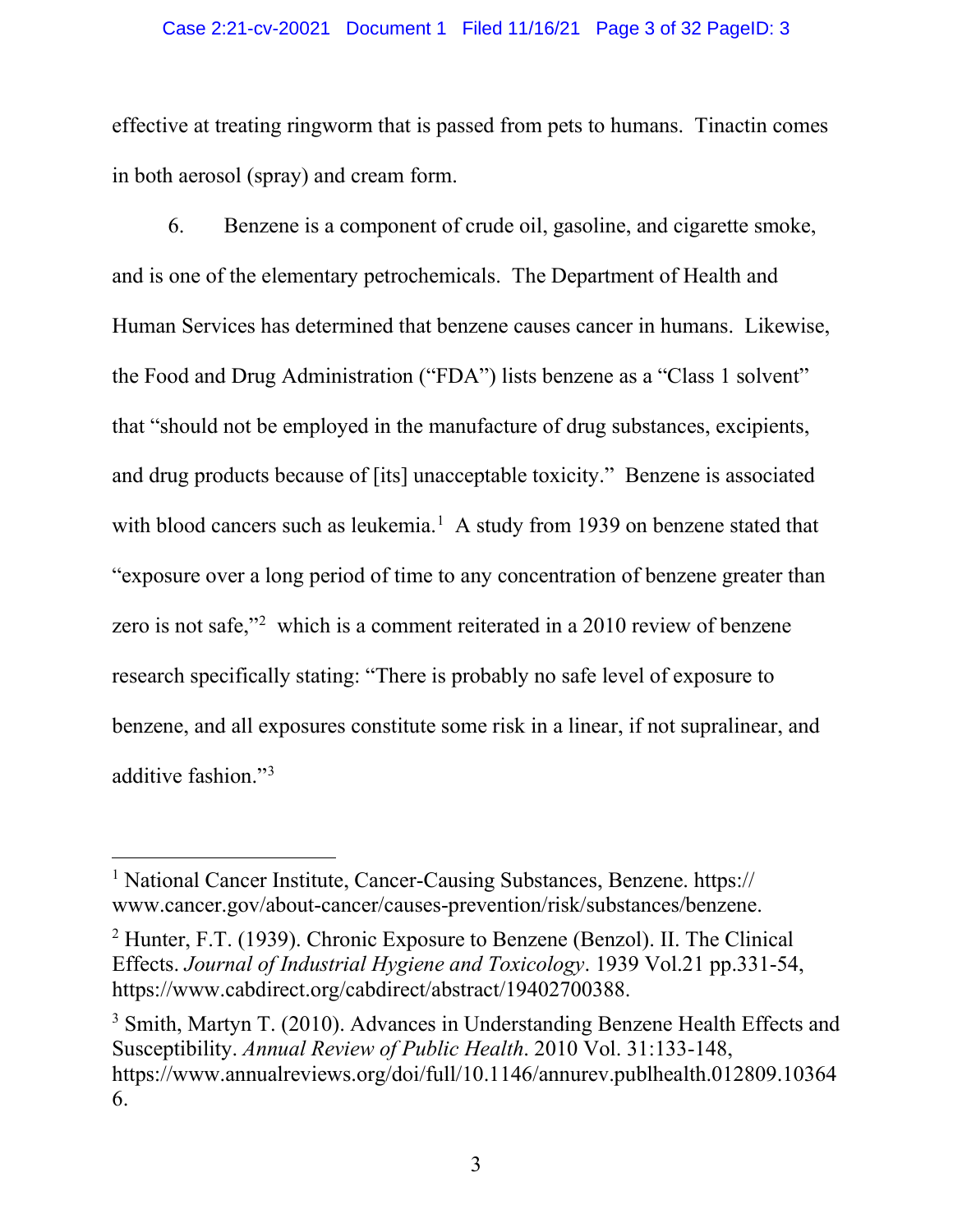7. According to the American Cancer Society:

IARC classifies benzene as "carcinogenic to humans," based on sufficient evidence that benzene causes acute myeloid leukemia (AML). IARC also notes that benzene exposure has been linked with acute lymphocytic leukemia (ALL), chronic lymphocytic leukemia (CLL), multiple myeloma, and non-Hodgkin lymphoma[.4](#page-3-0)

8. Moreover, "[d]irect exposure of the eyes, skin, or lungs to benzene can cause tissue injury and irritation."[5](#page-3-1)

9. According to the National Institute for Occupational Safety and

Health, humans can become exposed to benzene through "inhalation, **skin** 

**absorption**, ingestion, **skin** and/or eye contact."[6](#page-3-2) Skin absorption is particularly

concerning as there have been multiple FDA studies showing that structurally

similar chemicals in sunscreen products are found in the blood at high levels after

application to exposed skin.

10. Defendant manufactures, markets, and sells a variety of Lotrimin and Tinactin aerosol products, including:

• Lotrimin® Anti-Fungal (AF) Athlete's Foot Powder Spray

<span id="page-3-0"></span><sup>4</sup> American Cancer Society. Benzene and Cancer Risk (January 5, 2016), https://www.cancer.org/cancer/cancer-causes/benzene.html.

<span id="page-3-1"></span><sup>5</sup> Centers for Disease Control and Prevention, Facts About Benzene, https://emergency.cdc.gov/agent/benzene/basics/facts.asp.

<span id="page-3-2"></span><sup>6</sup> National Institute for Occupational Safety and Health (NIOSH), Benzene, https://www.cdc.gov/niosh/npg/npgd0049.html.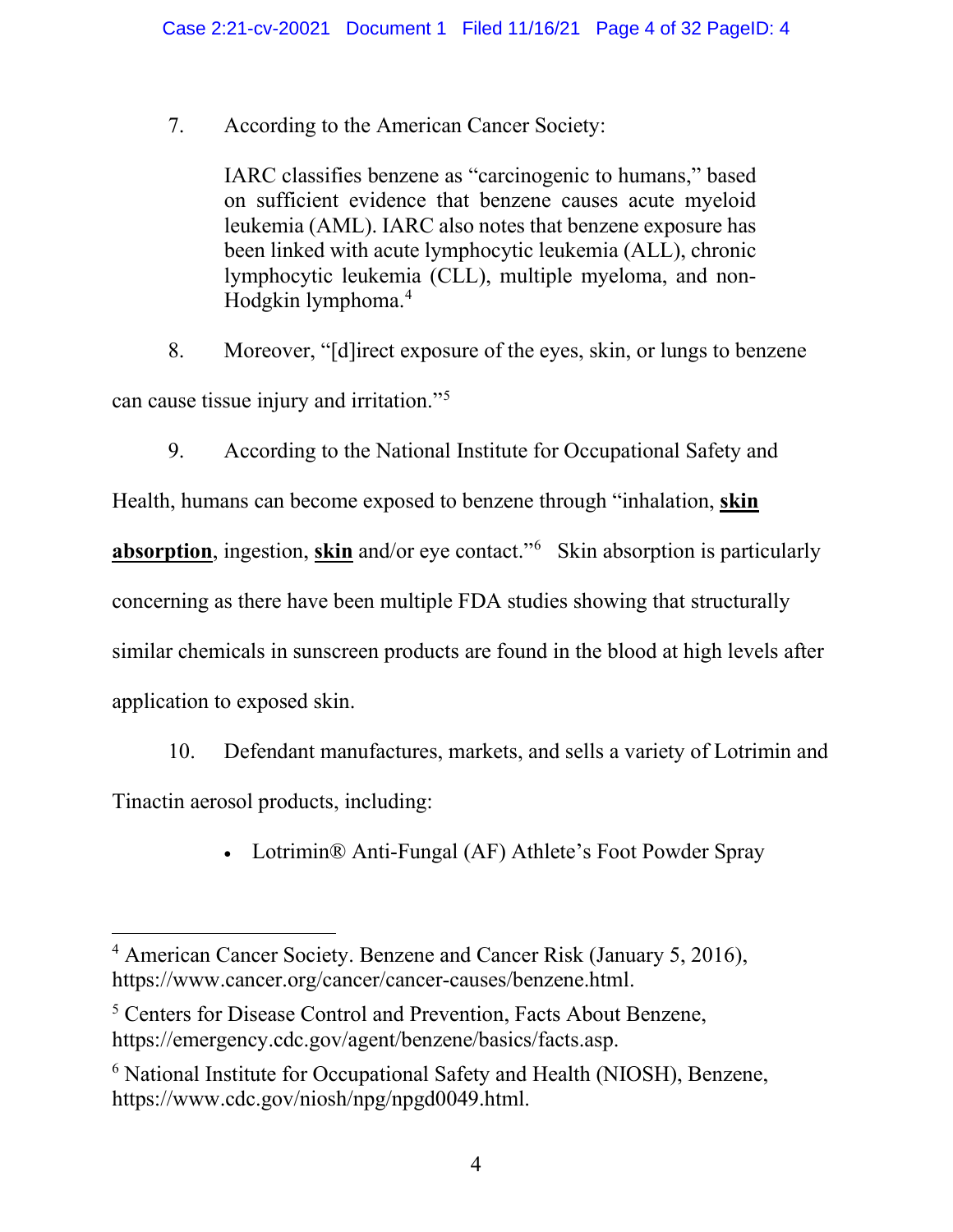- Lotrimin® Anti-Fungal Jock Itch (AFJI) Athlete's Foot Powder Spray
- Lotrimin® Anti-Fungal (AF) Athlete's Foot Deodorant Powder Spray
- Lotrimin® AF Athlete's Foot Liquid Spray
- Lotrimin® AF Athlete's Foot Daily Prevention Deodorant Powder Spray
- Tinactin® Jock Itch (JI) Powder Spray
- Tinactin® Athlete's Foot Deodorant Powder Spray
- Tinactin® Athlete's Foot Powder Spray
- Tinactin® Athlete's Foot Liquid Spray
- 11. In October 2021, Bayer announced a recall of "all unexpired Lotrimin

AF and Tinactin spray products with lot numbers beginning with TN, CV or NAA, distributed between September 2018 to September 2021, to the consumer level due to the presence of benzene in some samples of the products." Bayer has instructed users to "stop using" the Products.<sup>[7](#page-4-0)</sup>

12. While the specific level of benzene contamination is unknown, Bayer admitted in the recall notice that "[b]enzene is *not* an ingredient in any of Bayer Consumer Health products."[8](#page-4-1) Thus, the presence of benzene in Defendant's Products appears to be *the result of contamination*.

https://www.fda.gov/safety/recalls-market-withdrawals-safety-alerts/bayer-issuesvoluntary-recall-specific-lotriminr-and-tinactinr-spray-products-due-presencebenzene.

<span id="page-4-0"></span><sup>7</sup> FDA, Bayer Issues Voluntary Recall of Specific Lotrimin® and Tinactin® Spray Products Due to the Presence of Benzene, Oct. 1, 2021,

<span id="page-4-1"></span><sup>8</sup> *Id.* (emphasis added)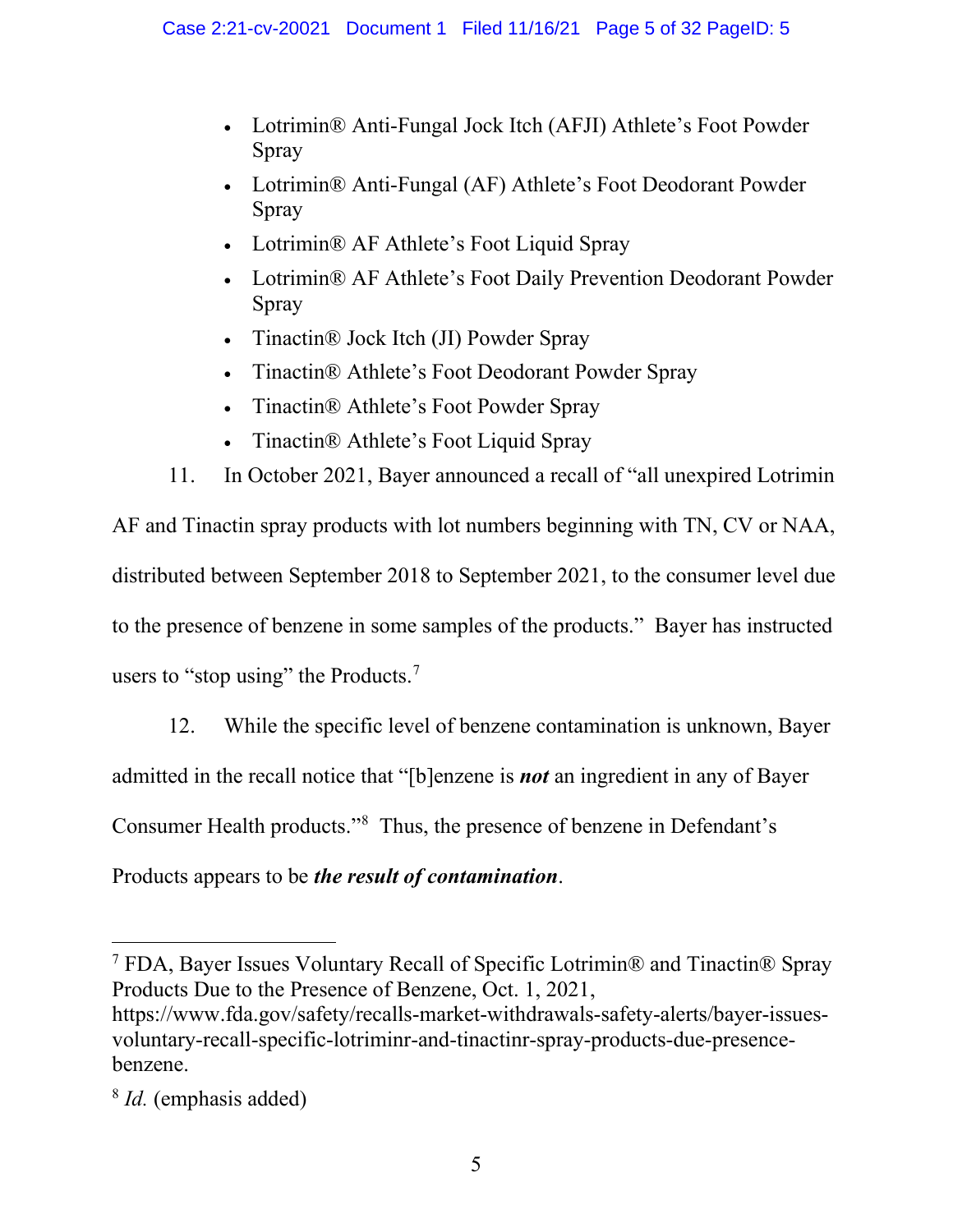#### Case 2:21-cv-20021 Document 1 Filed 11/16/21 Page 6 of 32 PageID: 6

13. Accordingly, because the presence of benzene is the result of contamination, benzene is not unavoidable in the manufacture of the Products, any significant detection of benzene in such products is unacceptable.

14. As OTC drug products regulated by the FDA, the Products must be both safe and effective and are subject to federal current Good Manufacturing Practices ("cGMP") regulations and the FDCA's state-law analogues. These cGMP regulations require OTC medications like the Products to meet safety, quality, purity, identity, and strength standards. *See* 21 U.S.C.

§ 51(a)(2)(B). Federal and state regulatory regimes require that labeling for OTC products identify each active and inactive ingredient.[9](#page-5-0) 21 C.F.R. 201.66 establishes labeling requirements for OTC products and defines an inactive ingredient as "any component other than an active ingredient." An "active ingredient" is "any component that is intended to furnish pharmacological activity or other direct effect in the diagnosis, cure, mitigation, treatment, or prevention of disease, or to affect the structure or any function of the body of humans. **The term includes those components that may undergo chemical change in the manufacture of the drug product and be present in the drug product in a modified form** intended to furnish the specified activity or effect." (Emphasis added).

<span id="page-5-0"></span><sup>9</sup> https://www.fda.gov/media/72250/download.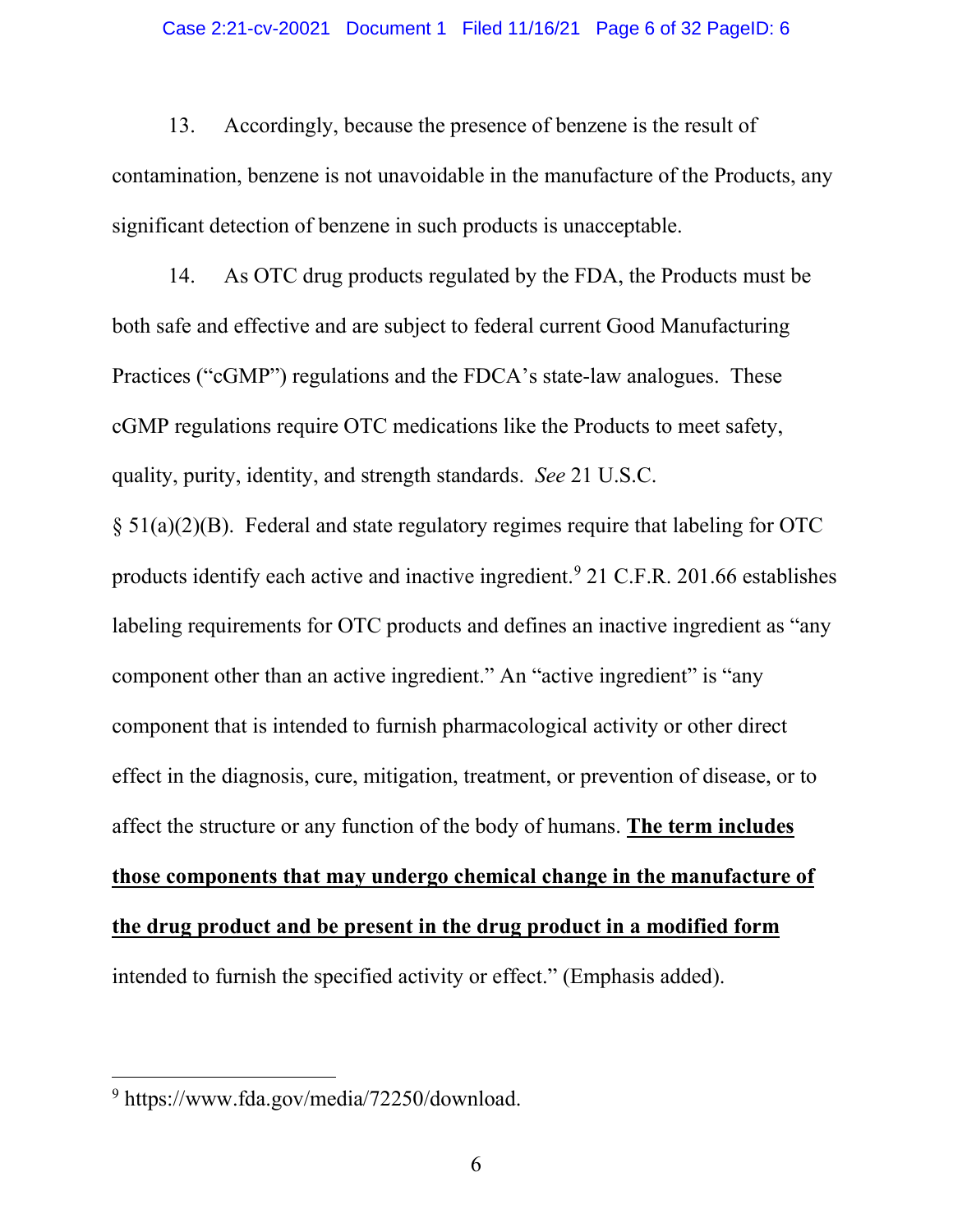15. 21 C.F.R. § 210.1(a) states that the cGMPs establish "minimum current good manufacturing practice for methods to be used in, and the facilities or controls to be used for, the manufacture, processing, packing, or holding of a drug to assure that such drug meets the requirements of the act as to safety, and has the identity and strength and meets the quality and purity characteristics that it purports or is represented to possess." In other words, entities at all phases of the design, manufacture, and distribution chain are bound by these requirements.

16. The FDA's cGMP regulations are found in 21 C.F.R. Parts 210 and 211. These detailed regulations set forth minimum standards regarding: organization and personnel (Subpart B); buildings and facilities (Subpart C); equipment (Subpart D); control of components and drug product containers and closures (Subpart E); production and process controls (Subpart F); packaging and label controls (Subpart G); holding and distribution (Subpart H); laboratory controls (Subpart I); records and reports (Subpart J); and returned and salvaged drug products (Subpart K). The FDA has worldwide jurisdiction to enforce these regulations if the facility is making drugs intended to be distributed in the United States.

17. Any drug product not manufactured in accordance with cGMPs is deemed "adulterated" or "misbranded" and may not be distributed or sold in the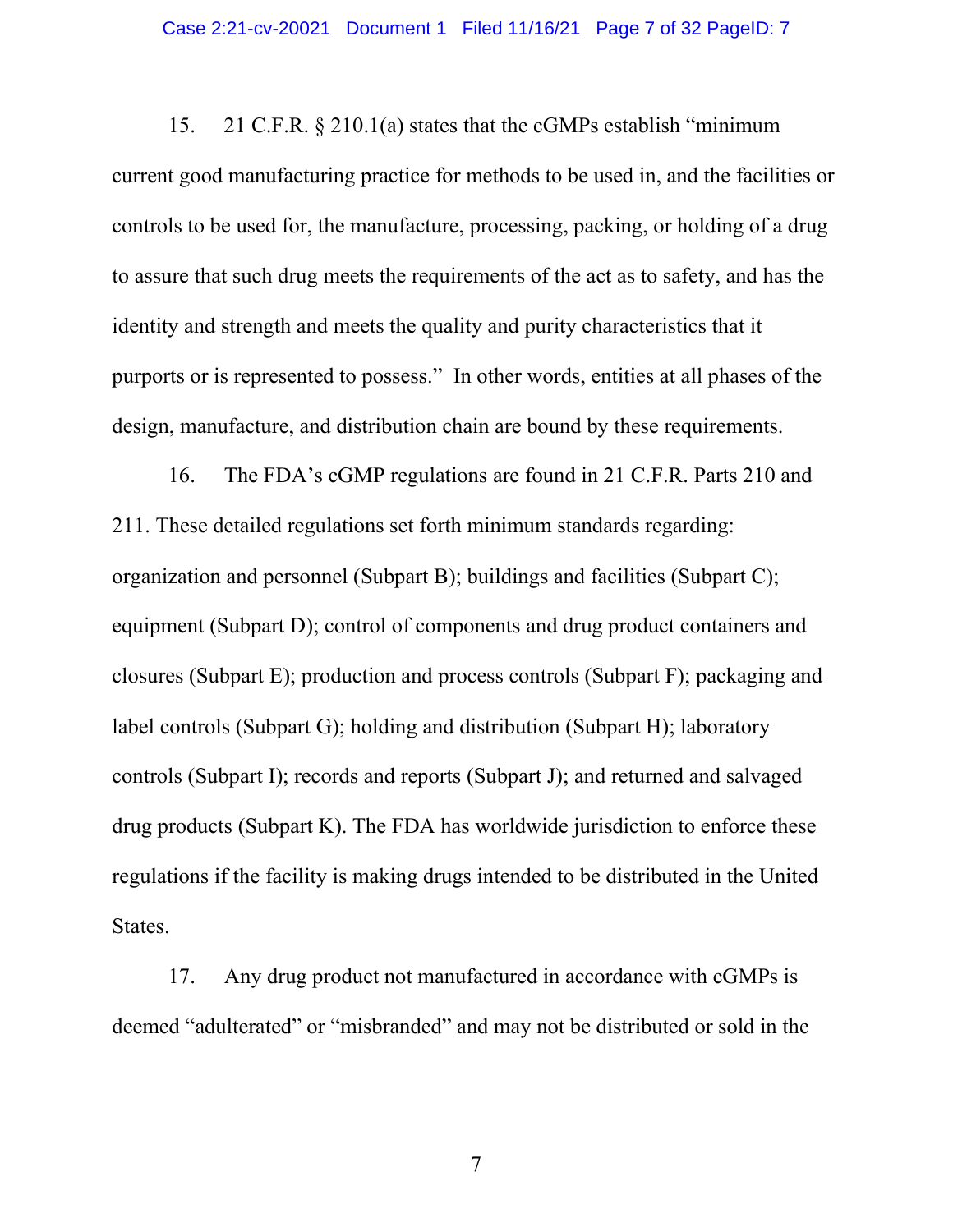United States. *See* 21 U.S.C. §§ 331(a), 351(a)(2)(B). States have enacted laws adopting or mirroring these federal standards.

18. FDA regulations require a drug product manufacturer to have "written procedures for production and process control designed to assure that the drug products have the identity, strength, quality, and purity they purport or are represented to possess." 21 C.F.R. § 211.100.

19. A drug product manufacturer's "[l]aboratory controls shall include the establishment of scientifically sound and appropriate specifications, standards, sampling plans, and test procedures designed to assure that components, drug product containers, closures, in-process materials, labeling, and drug products conform to appropriate standards of identity, strength, quality, and purity." 21 C.F.R. § 211.160.

20. "Laboratory records shall include complete data derived from all tests necessary to assure compliance with established specifications and standards, including examinations and assays" and a "statement of the results of tests and how the results compare with established standards of identity, strength, quality, and purity for the component, drug product container, closure, in-process material, or drug product tested." 21 C.F.R. § 211.194.

21. Defendant disregarded the cGMPs outlined above. If Defendant had not routinely disregarded the FDA's cGMPs, or had fulfilled their quality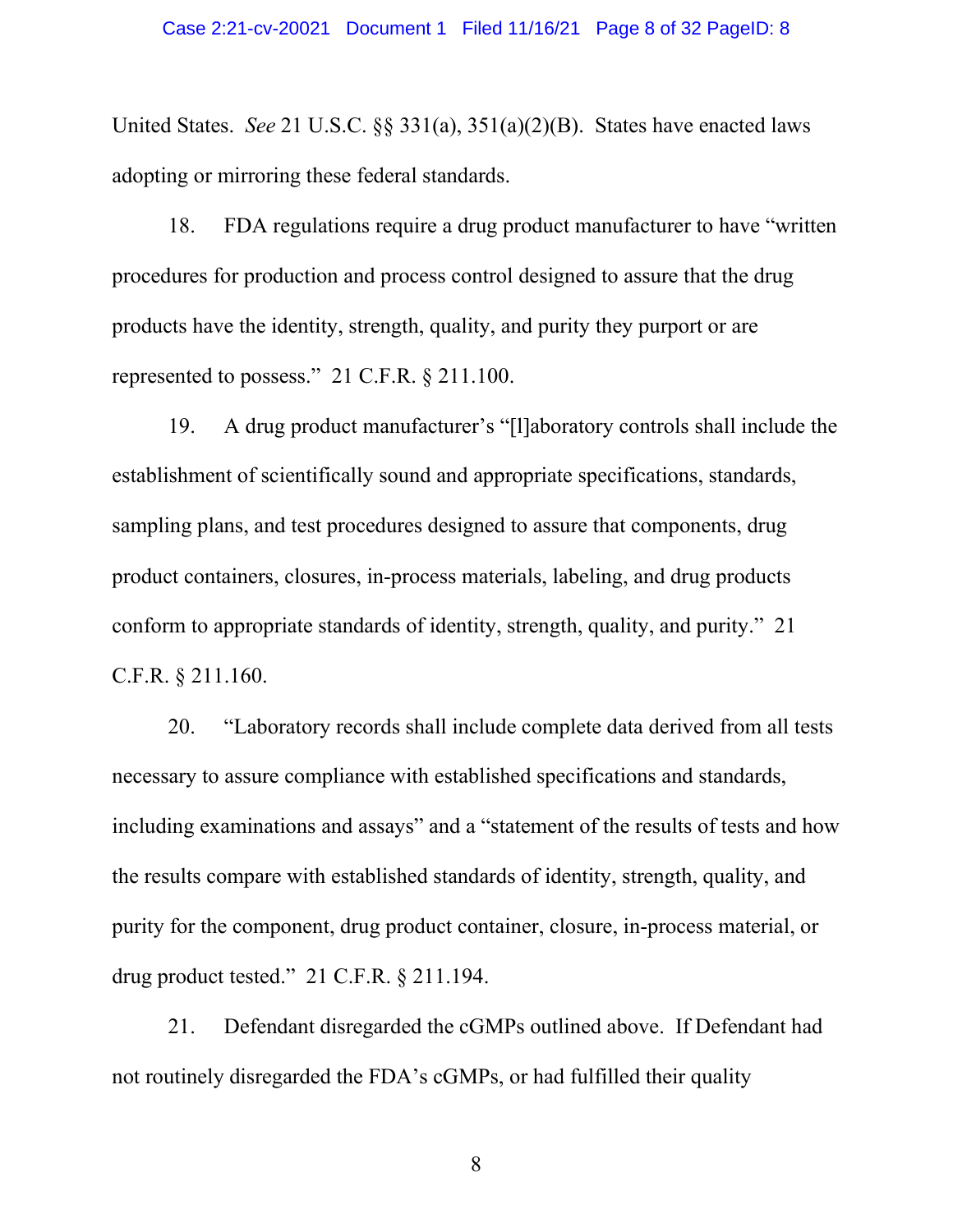#### Case 2:21-cv-20021 Document 1 Filed 11/16/21 Page 9 of 32 PageID: 9

assurance obligations, Defendant would have identified the presence of the benzene contaminant almost immediately.

22. Further, had Defendant adequately tested the Products for benzene and other carcinogens, reproductive toxins, and impurities, it would have discovered that the Products contained benzene at levels far above the legal limit, making those products ineligible for distribution, marketing, and sale.

23. Accordingly, Defendant knowingly, or at least negligently, introduced contaminated, adulterated, and/or misbranded antifungal medications containing dangerous amounts of benzene into the U.S. market.

24. Defendant also knew or should have known about the carcinogenic potential of benzene because it is classified as a Group 1 compound by the World Health Organization and the International Agency for Research on Cancer, thereby defining it as "carcinogenic to humans.

25. Pursuant to 21 U.S.C. § 331(a) of the Food, Drug, and Cosmetics Act, the "introduction or delivery for introduction into interstate commerce of any food, drug, device, tobacco product, or cosmetic that is adulterated or misbranded" is categorically prohibited.

26. Defendant's failure to control for benzene contamination and sale of its adulterated products constitutes actionable fraud.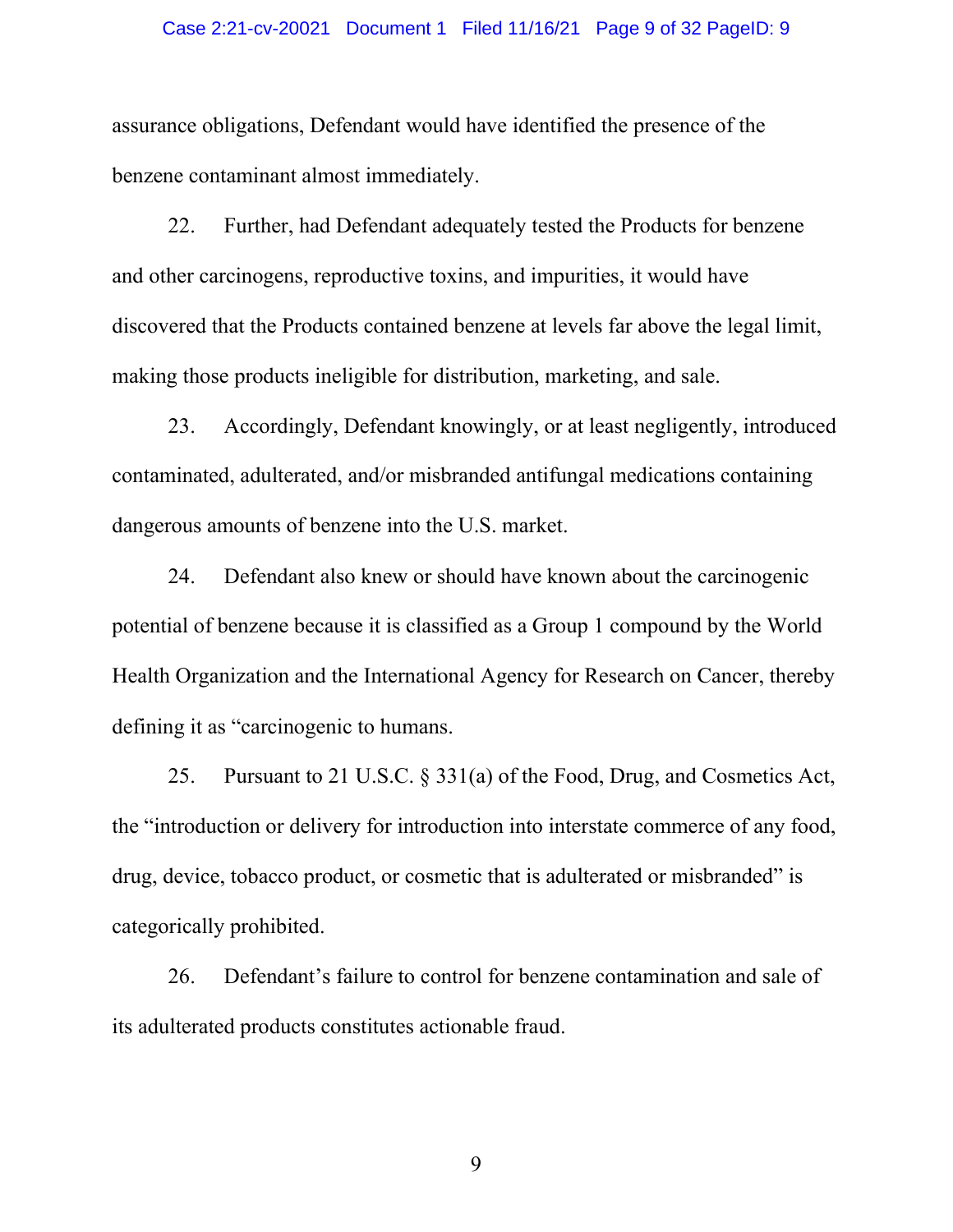27. Plaintiffs and the Class were injured by the full purchase price of the Products because the Products are worthless, as they are adulterated and contain harmful levels of benzene, and Defendant has failed to warn consumers of this fact. Such illegally sold products are worthless and have no value. *See Debernardis v. IQ Formulations, LLC*, 942 F.3d 1076, 1085 (11th Cir. 2019); *see also In re Valsartan, Losartan, & Irbesartan Prod. Liab. Litig.*, 2021 WL 222776, at \*16 (D.N.J. Jan. 22, 2021) ("This Court finds that contaminated drugs are economically worthless at the point of sale by virtue of the dangerousness caused by their contamination, regardless whether the sold VCDs actually achieved the medical purpose of lowering blood pressure. Put differently, contaminated drugs, even if medically efficacious for their purpose, cannot create a benefit of the bargain because the contaminants, and their dangerous effects, were never bargained for."). Plaintiffs and class members bargained for an antifungal product free of contaminants and dangerous substances, and were deprived the basis of their bargain when Defendant sold them products containing the dangerous substance benzene, which rendered the Products unmerchantable and unfit for use.

28. As the Products expose consumers to benzene well above the legal limit, the Products are not fit for use by humans. Plaintiffs are further entitled to damages for the injury sustained in being exposed to high levels of acutely-toxic benzene, damages related to Defendant's conduct, and injunctive relief.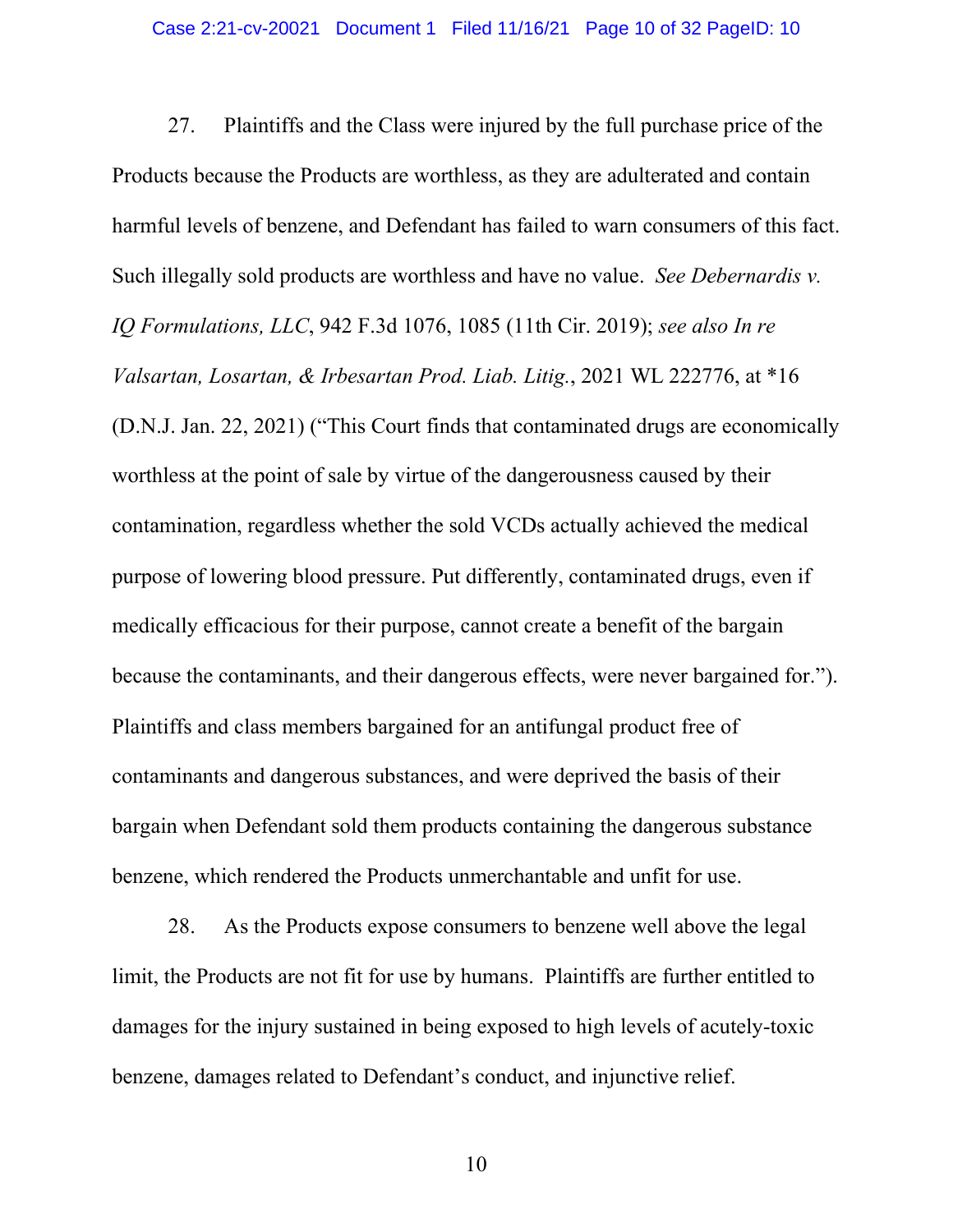#### Case 2:21-cv-20021 Document 1 Filed 11/16/21 Page 11 of 32 PageID: 11

29. In sum, Plaintiffs seek to recover damages because the Products are adulterated, defective, worthless, and unfit for human use due to the presence of benzene, a carcinogenic and toxic chemical impurity.

30. As part of the recall, Bayer claims it will provide consumers a refund for the Products, provided the consumer submits proof of purchase. The recall is inadequate for at least the following reasons:

- A. Bayer did not adequately publicize the refund remedy, such that consumers would not be aware that they could request a refund from Bayer. Indeed, Plaintiffs was not aware at all of their ability to request a refund.
- B. Bayer requires consumers to submit a picture of the product, even though the Products are disposable OTC medications that many consumers may no longer have. Thus, the refund remedy excludes innumerable consumers who purchased and used the Products but have no record of the same. This is particularly important given that the contamination extended at least as far back as September 2018, and consumers are unlikely to have empty bottles of the Products that are three years old.
- C. The recall does not promise any changes to Bayer's manufacturing and distribution process so as to prevent future contamination.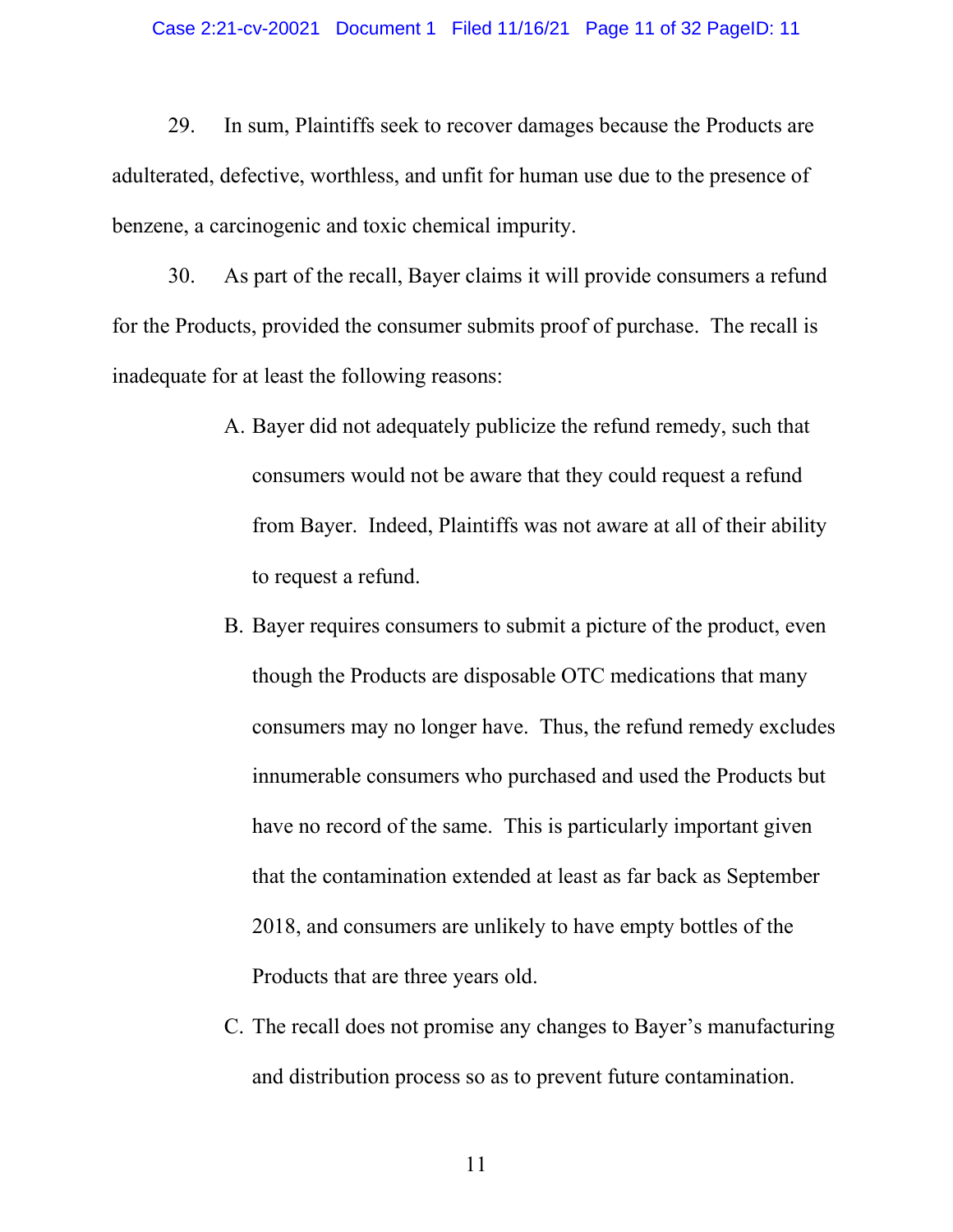- D. The recall does not fully compensate consumers in states like New York, where consumers are entitled to statutory damages above the purchase price of the Products under New York's consumer protection laws.
- E. It is unknown what criteria Bayer uses to determine whether to issue a refund to consumers who purchased the Products.

31. Plaintiffs bring this action on behalf of themselves and the Class for equitable relief and to recover damages and restitution for: (i) breach of express warranty; (ii) breach of implied warranty; (iii) violation of New York General Business Law ("GBL") § 349; (iv) violation of GBL § 350; (v) fraud; and (vi) unjust enrichment.

### **PARTIES**

32. Plaintiff Juan Huertas is a resident of Levittown, New York and has an intent to remain there, and is therefore a domiciliary of New York. In or about August 2021, Mr. Huertas purchased a canister of Defendant's Lotrimin Anti-Fungal (AF) Athlete's Foot Deodorant Powder Spray with the lot number TN009K7 from a CVS in Freeport, New York. According to Defendant's recall notice, Mr. Huertas's cannister of Lotrimin contained benzene. However, Mr. Huertas never received notice of the recall from Defendant for his contaminated Lotrimin product. When purchasing the Product, Mr. Huertas reviewed the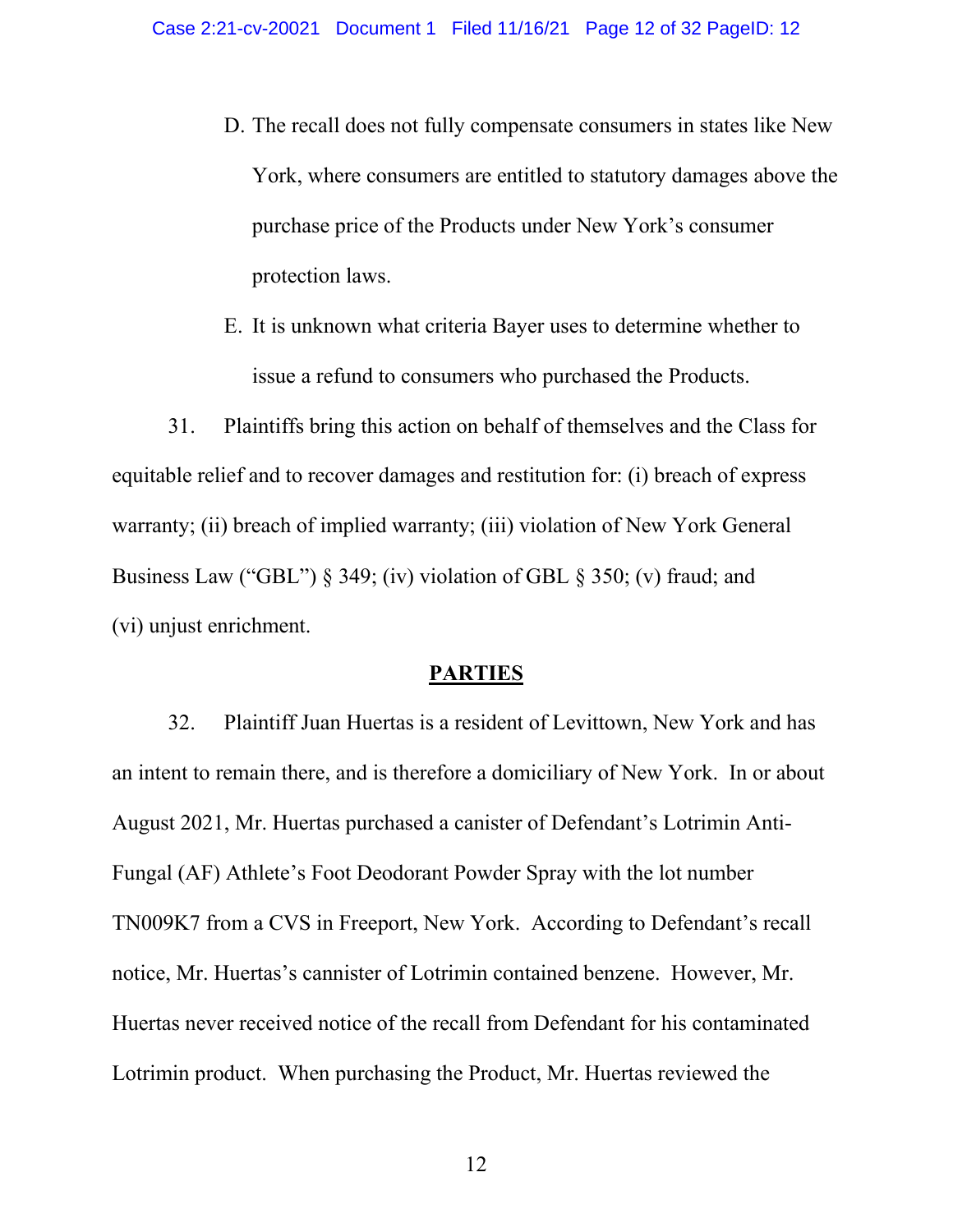accompanying labels and disclosures, and understood them as representations and warranties by the manufacturer, distributor, and pharmacy that the Lotrimin was properly manufactured, free from defects, safe for its intended use, and the brandname equivalent of uncontaminated Clotrimazole. Mr. Huertas relied on these representations and warranties in deciding to purchase the Lotrimin manufactured by Defendant, and these representations and warranties were part of the basis of the bargain, in that he would not have purchased the Lotrimin from Defendant if he had known that it was not, in fact, properly manufactured, free from defects, and not equivalent to Clotrimazole. Further, Mr. Huertas used the Lotrimin to treat fungal infections on his skin, not knowing the Lotrimin was contaminated with harmful levels of benzene. Mr. Huertas thus suffered cellular and genetic injury that creates and/or increases the risk that Mr. Huertas will develop cancer.

33. Plaintiff Eva Mistretta is a resident of East Elmhurst, New York and has an intent to remain there, and is therefore a domiciliary of New York. In or about July 2021, Mr. Huertas purchased a canister of Defendant's Tinactin Athlete's Foot Liquid Spray with the lot number CV01E2X from a Walgreens in Queens, New York. According to Defendant's recall notice, Ms. Mistretta's cannister of Tinactin contained benzene. However, Ms. Mistretta never received notice of the recall from Defendant for her contaminated Tinactin product. When purchasing the Product, Ms. Mistretta reviewed the accompanying labels and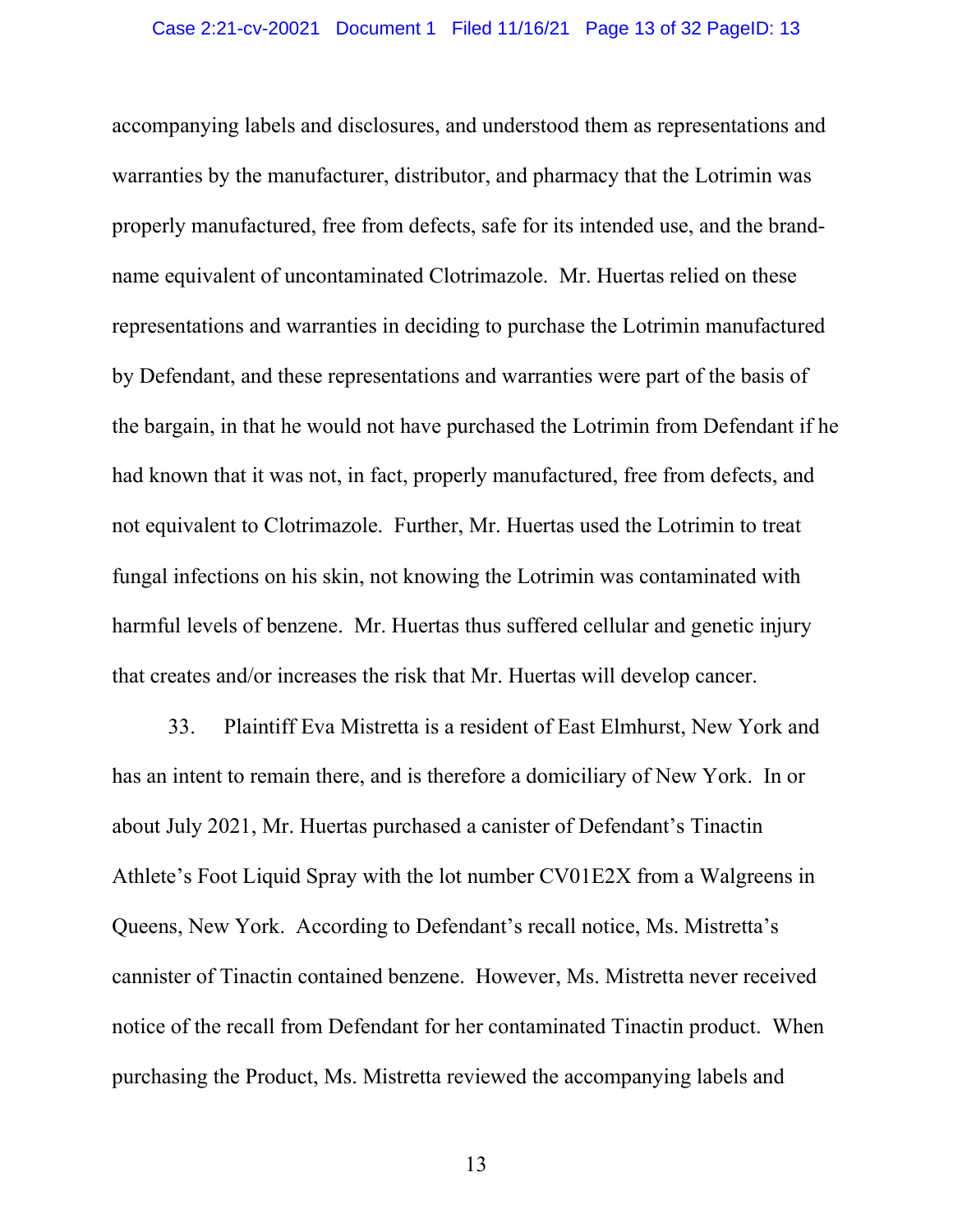disclosures, and understood them as representations and warranties by the manufacturer, distributor, and pharmacy that the Tinactin was properly manufactured, free from defects, safe for its intended use, and the brand-name equivalent of uncontaminated Tolnaftate. Ms. Mistretta relied on these representations and warranties in deciding to purchase the Lotrimin manufactured by Defendant, and these representations and warranties were part of the basis of the bargain, in that she would not have purchased the Tinactin from Defendant if she had known that it was not, in fact, properly manufactured, free from defects, and not equivalent to Tolnaftate. Further, Ms. Mistretta used the Tinactin to treat fungal infections on her skin, not knowing the Tinactin was contaminated with harmful levels of benzene. Ms. Mistretta thus suffered cellular and genetic injury that creates and/or increases the risk that Ms. Mistretta will develop cancer.

34. Defendant Bayer U.S. LLC is a Delaware corporation with its headquarters at 100 Bayer Boulevard, Whippany, New Jersey 07981. Bayer distributes the Products throughout the United States and the State of New York. The Lotrimin and Tinactin products, including the adulterated products purchased by Plaintiffs and members of the putative Classes, are available at retail stores throughout New York and the United States.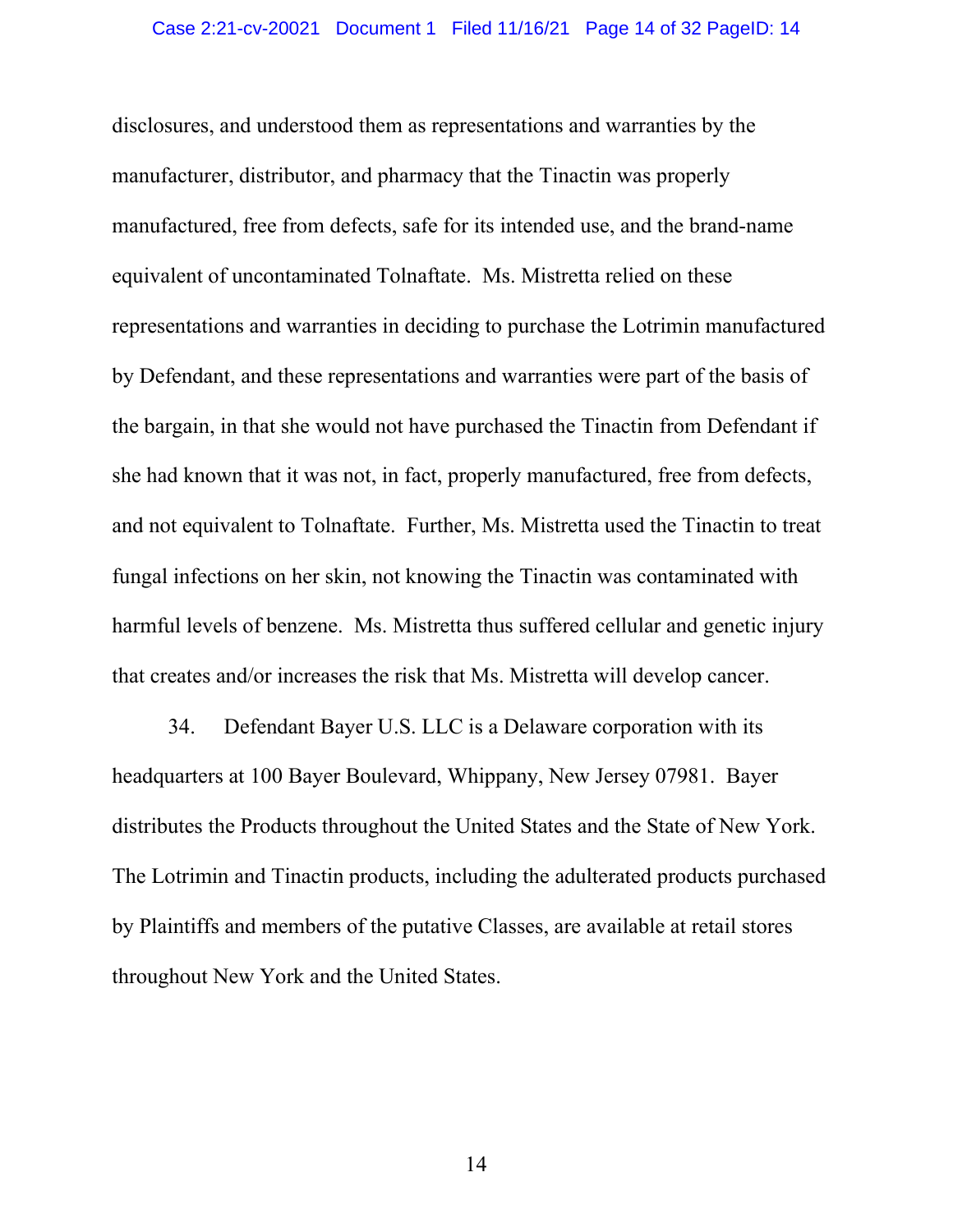### **JURISIDICTION AND VENUE**

35. This Court has subject matter jurisdiction over this action pursuant to 28 U.S.C. § 1332(d)(2)(A), as modified by the Class Action Fairness Act of 2005, because at least one member of the Class, as defined below, is a citizen of a different state than Defendant, there are more than 100 members of the Class, and the aggregate amount in controversy exceeds \$5,000,000 exclusive of interest and costs.

36. Defendant is an "unincorporated association" under the Class Action Fairness Act ("CAFA"), 28 U.S.C. § 1332(d), and Defendant is therefore "a citizen of the State where it has its principal place of business [New Jersey] and the State under whose laws it is organized [Delaware]." *See* 28 U.S.C. § 1332(d)(10).

37. This Court has personal jurisdiction over Defendant because Defendant is headquartered in New Jersey.

38. Venue is proper in this Court pursuant to 28 U.S.C. § 1391(b) because Defendant resides in this District.

## **CLASS ACTION ALLEGATIONS**

39. Plaintiff Huertas seeks to represent a class defined as all persons in the United States who purchased the following Lotrimin spray products (the "Lotrimin Class"):

• Lotrimin® Anti-Fungal (AF) Athlete's Foot Powder Spray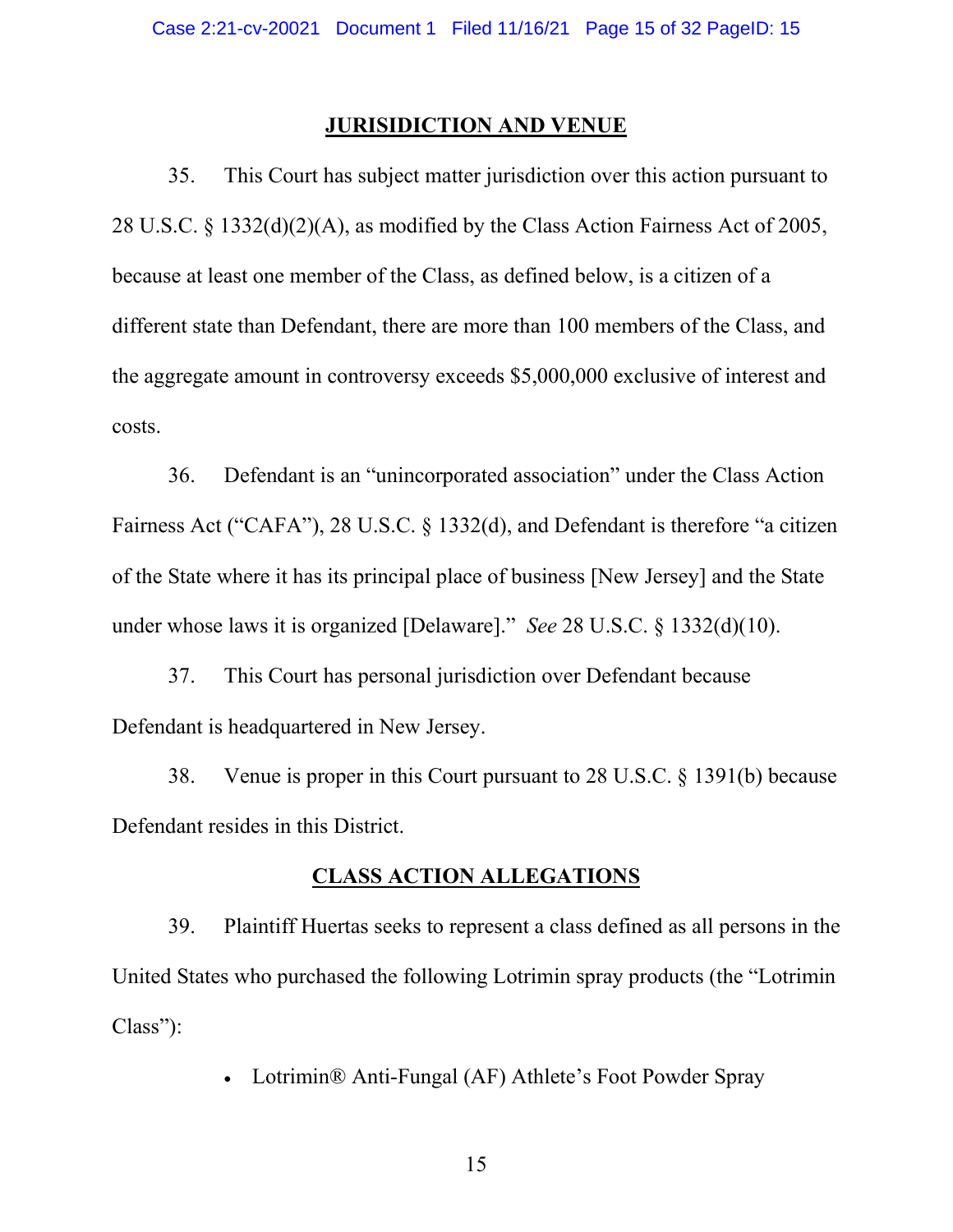- Lotrimin® Anti-Fungal Jock Itch (AFJI) Athlete's Foot Powder Spray
- Lotrimin® Anti-Fungal (AF) Athlete's Foot Deodorant Powder Spray
- Lotrimin® AF Athlete's Foot Liquid Spray
- Lotrimin® AF Athlete's Foot Daily Prevention Deodorant Powder Spray
- 40. Plaintiff Mistretta seeks to represent a class defined as all persons in

the United States who purchased the following Tinactin spray products (the

"Tinactin Class") (collectively with the Lotrimin Class, the "Nationwide Classes"):

- Tinactin® Jock Itch (JI) Powder Spray
- Tinactin® Athlete's Foot Deodorant Powder Spray
- Tinactin® Athlete's Foot Powder Spray
- Tinactin $\mathbb{R}$  Athlete's Foot Liquid Spray
- 41. Plaintiff Huertas also seeks to represent a subclass of all Lotrimin

Class members who purchased the Lotrimin products in New York (the "Lotrimin Subclass").

42. Plaintiff Mistretta also seeks to represent a subclass of all Tinactin

Class members who purchased the Tinactin products in New York (the "Tinactin Subclass") (collectively with the Lotrimin Subclass, the "Subclasses").

43. The Nationwide Classes and New York Subclasses shall collectively be referred to as the "Classes."

44. Subject to additional information obtained through further investigation and discovery, the foregoing definitions of the Classes may be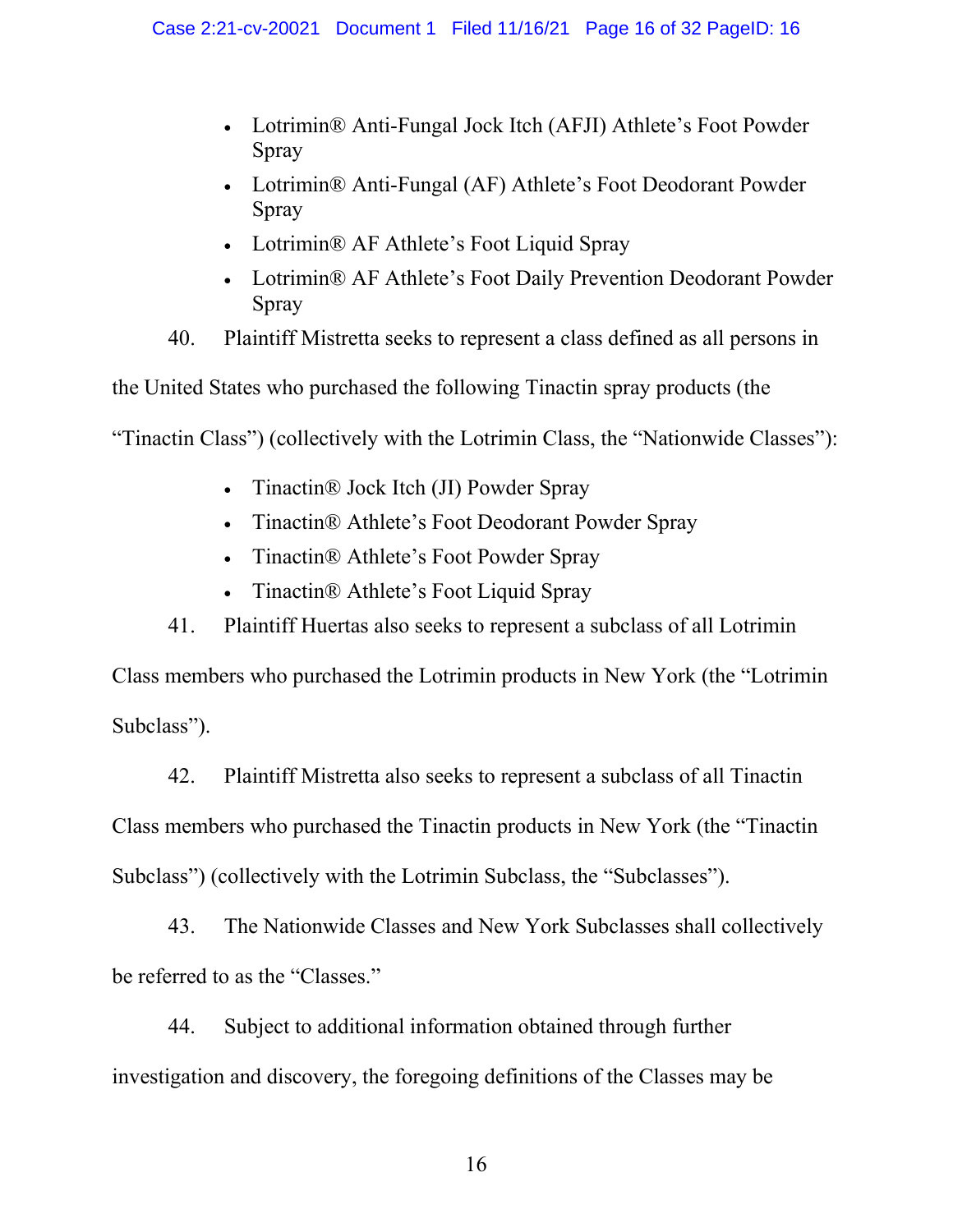expanded or narrowed by amendment to the complaint or narrowed at class certification.

45. Specifically excluded from the Classes are Defendant, Defendant's officers, directors, agents, trustees, parents, children, corporations, trusts, representatives, employees, principals, servants, partners, joint ventures, or entities controlled by Defendant, and its heirs, successors, assigns, or other persons or entities related to or affiliated with Defendant and/or Defendant's officers and/or directors, the judge assigned to this action, and any member of the judge's immediate family.

46. **Numerosity.** The members of the proposed Classes are geographically dispersed throughout the United States and are so numerous that individual joinder is impracticable. Upon information and belief, Plaintiffs reasonably estimate that there are hundreds of thousands of individuals that are members of the proposed Classes. Although the precise number of proposed members are unknown to Plaintiffs, the true number of members of the Classes are known by Defendant. Members of the Classes may be notified of the pendency of this action by mail and/or publication through the distribution records of Defendant and third-party retailers and vendors.

47. **Typicality.** The claims of the representative Plaintiffs are typical of the claims of the Classes in that the representative Plaintiffs, like all members of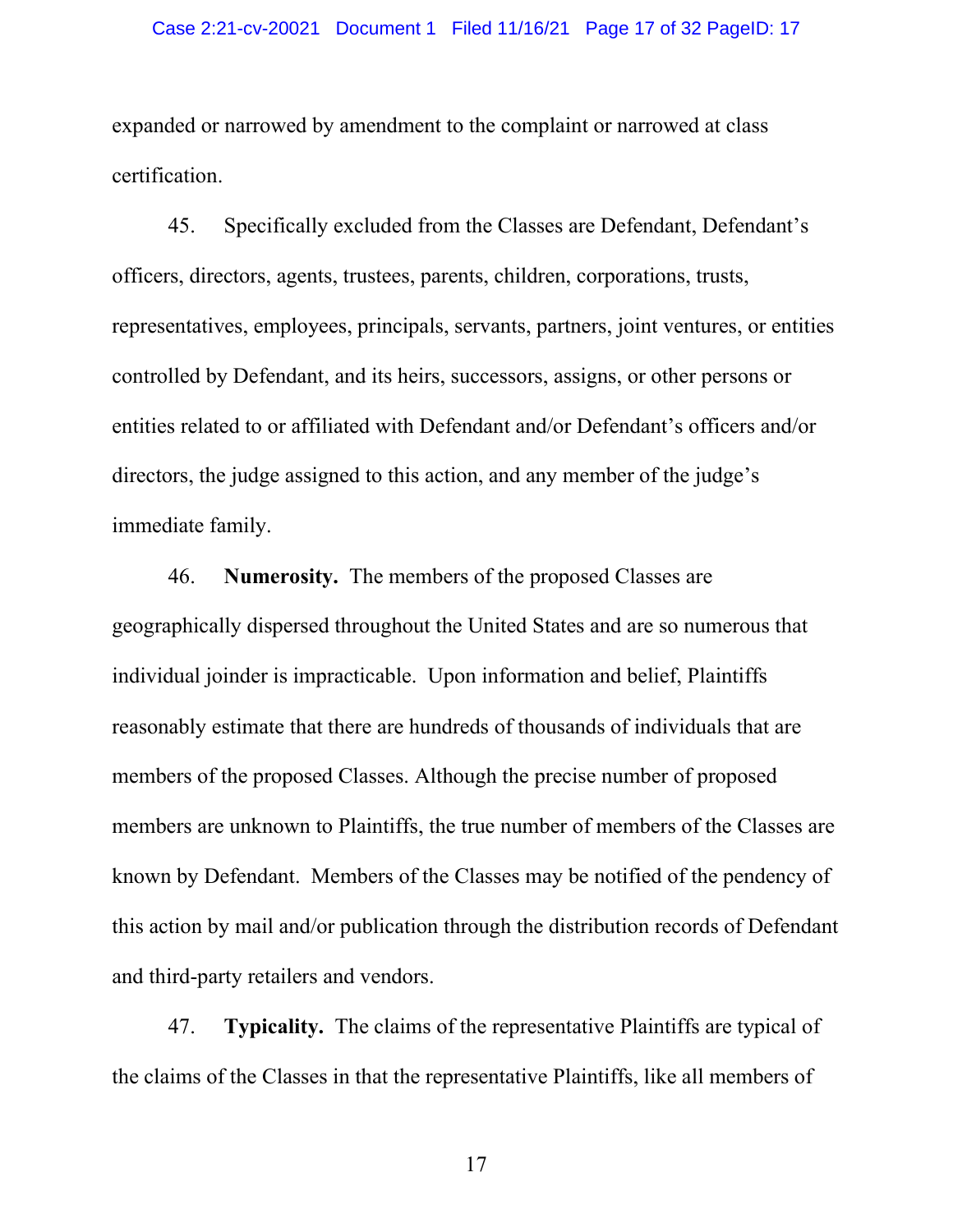the Classes, purchased the Products, which were worthless due to the presence of benzene, a harmful and carcinogenic chemical impurity. The representative Plaintiffs, like all members of the Classes, have been damaged by Defendant's misconduct in the very same way as the members of the Classes. Further, the factual bases of Defendant's misconduct are common to all members of the Classes and represent a common thread of misconduct resulting in injury to all members of the Classes.

### 48. **Existence and predominance of common questions of law and**

**fact.** Common questions of law and fact exist as to all members of the Classes and predominate over any questions affecting only individual members of the Classes. These common legal and factual questions include, but are not limited to, the following:

- (a) whether the Products manufactured by Defendant contain dangerously high levels of benzene, thereby breaching the express and implied warranties made by Defendant and making the Products unfit for human use and therefore unfit for their intended purpose;
- (b) whether Defendant knew or should have known the Products contained elevated levels of benzene prior to selling them, thereby constituting fraud and/or fraudulent concealment;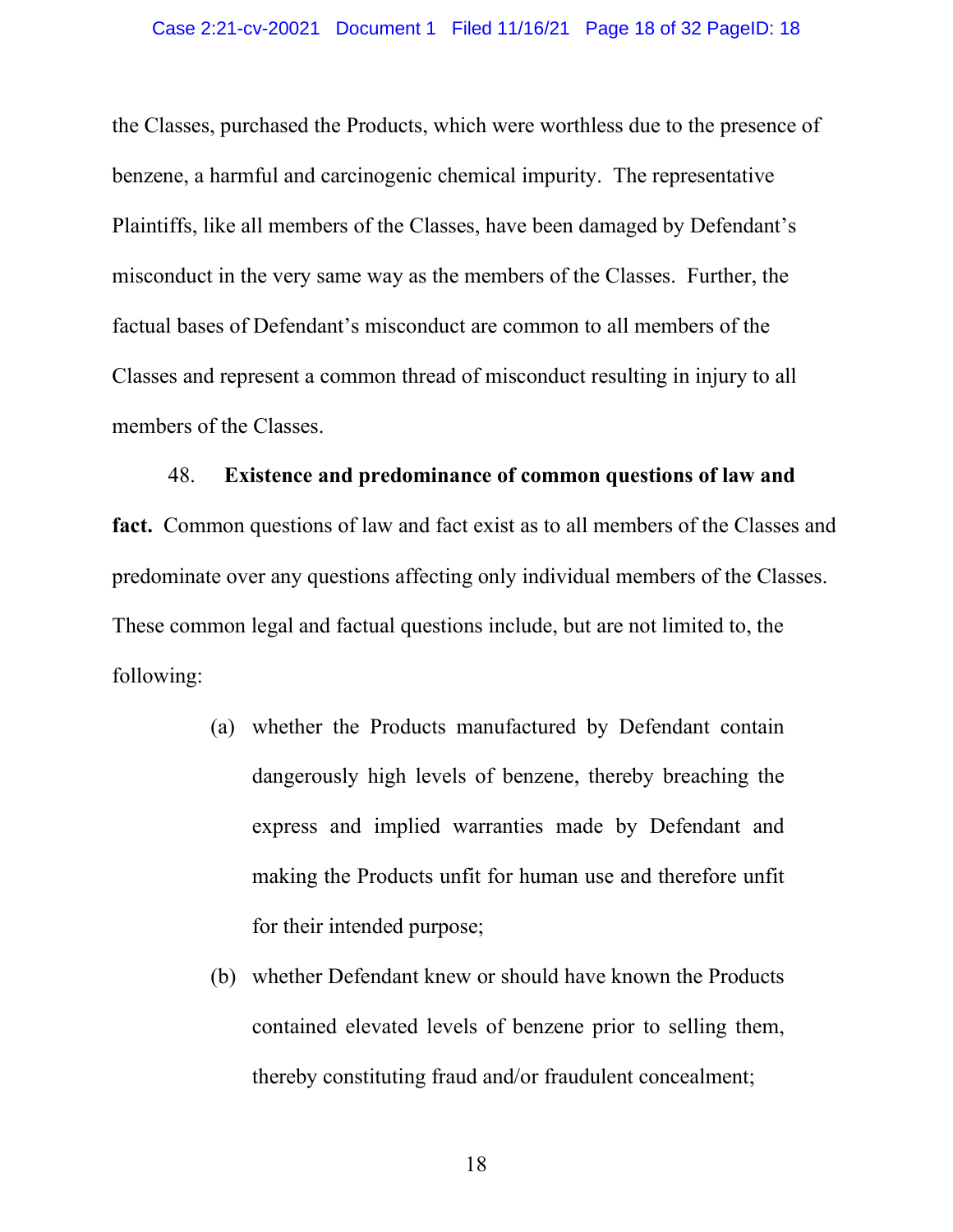- (c) whether Defendant is liable to Plaintiffs and the Classes for unjust enrichment;
- (d) whether Defendant is liable to Plaintiffs and the Classes for fraud;
- (e) whether Plaintiffs and the Classes have sustained monetary loss and the proper measure of that loss;
- (f) whether Plaintiffs and the Classes are entitled to declaratory and injunctive relief;
- (g) whether Plaintiffs and the Classes are entitled to restitution and disgorgement from Defendant; and
- (h) whether the marketing, advertising, packaging, labeling, and other promotional materials for the Products are deceptive.

49. **Adequacy of Representation.** Plaintiffs will fairly and adequately protect the interests of the Classes. Plaintiffs have retained counsel who are highly experienced in complex consumer class action litigation, and Plaintiffs intend to vigorously prosecute this action on behalf of the Classes. Plaintiffs have no interests that are antagonistic to those of the Classes.

50. **Superiority.** A class action is superior to all other available means for the fair and efficient adjudication of this controversy. The damages or other financial detriment suffered by members of the Classes are relatively small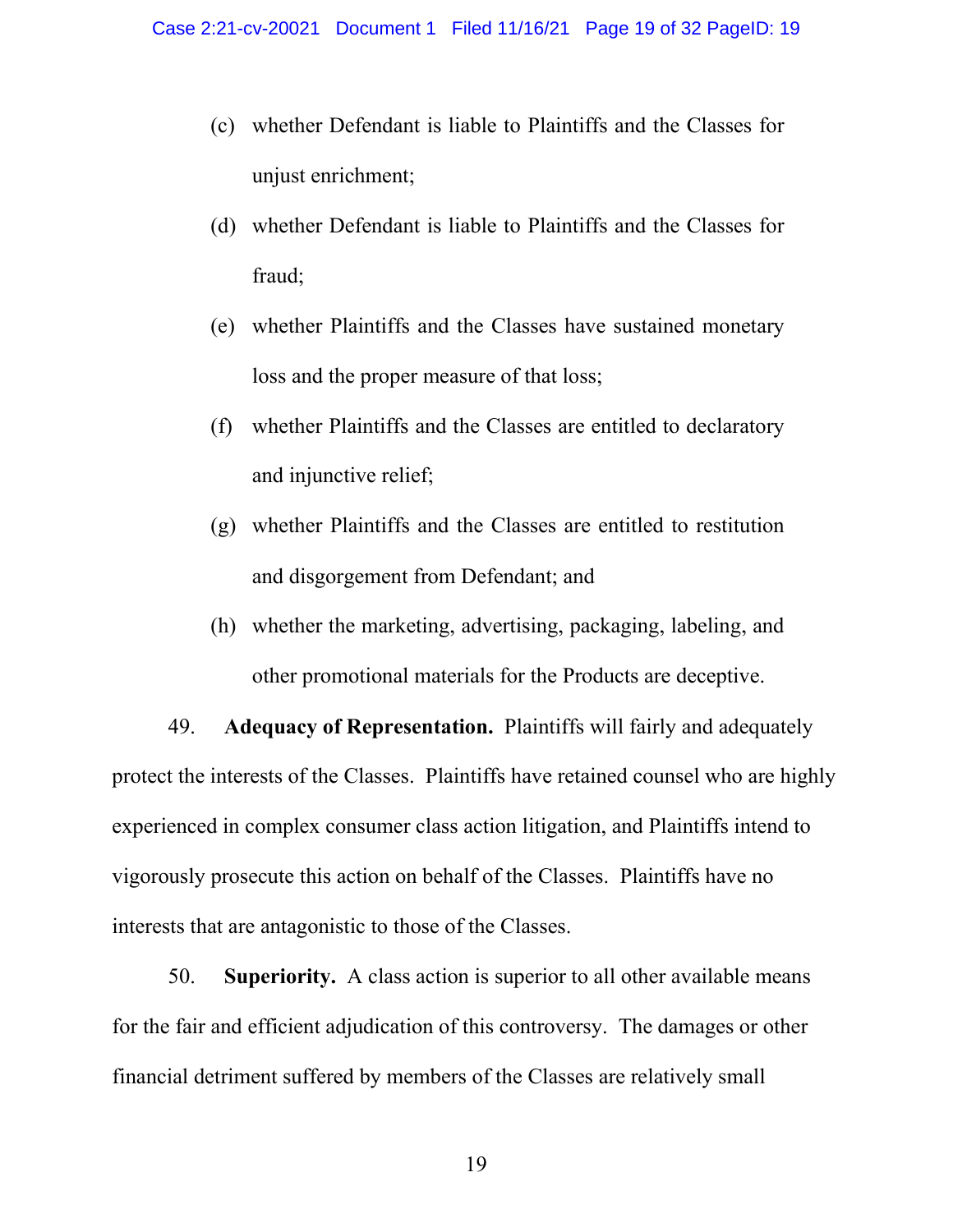compared to the burden and expense of individual litigation of their claims against Defendant. It would, thus, be virtually impossible for members of the Classes, on an individual basis, to obtain effective redress for the wrongs committed against them. Furthermore, even if members of the Classes could afford such individualized litigation, the court system could not. Individualized litigation would create the danger of inconsistent or contradictory judgments arising from the same set of facts. Individualized litigation would also increase the delay and expense to all parties and the court system from the issues raised by this action. By contrast, the class action device provides the benefits of adjudication of these issues in a single proceeding, economies of scale, and comprehensive supervision by a single court, and presents no unusual management difficulties under the circumstances.

- 51. In the alternative, the Classes may be certified because:
	- (a) the prosecution of separate actions by individual members of the Classes would create a risk of inconsistent or varying adjudication with respect to individual members of the Classes that would establish incompatible standards of conduct for the Defendant;
	- (b) the prosecution of separate actions by individual members of the Classes would create a risk of adjudications with respect to them that would, as a practical matter, be dispositive of the interests of other members of the Classes not parties to the adjudications, or substantially impair or impede their ability to protect their interests; and/or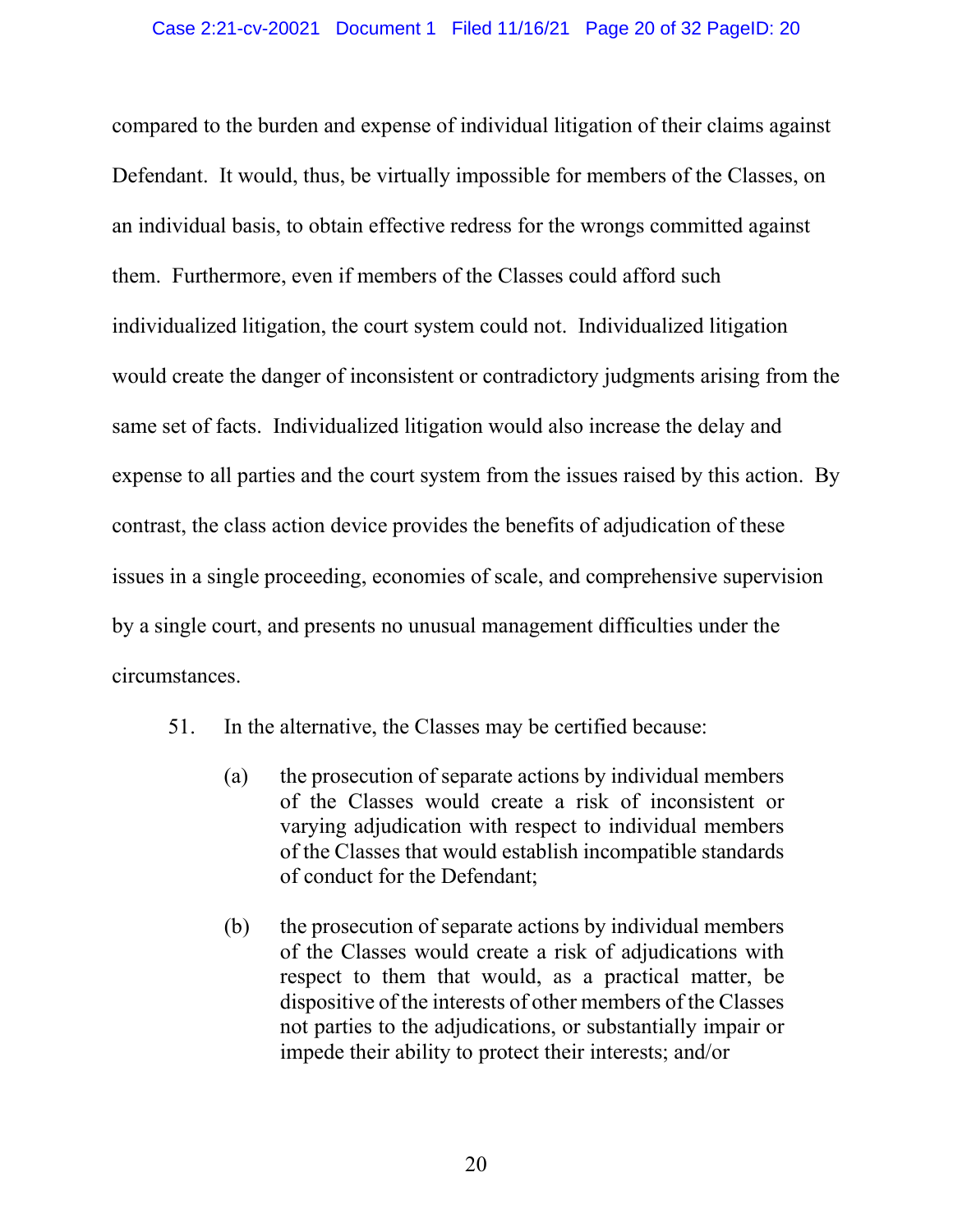(c) Defendant has acted or refused to act on grounds generally applicable to the Classes as a whole, thereby making appropriate final declaratory and/or injunctive relief with respect to the members of the Class as a whole.

# **CAUSES OF ACTION**

# **COUNT I Breach Of Express Warranty**

52. Plaintiffs incorporate by reference and re-allege each and every allegation set forth in paragraphs 1-51 above as though fully set forth herein.

53. Plaintiffs bring this claim individually and behalf of the members of the proposed Classes against Defendant.

54. In connection with the sale of the Products, Defendant, as the designer, manufacturer, marketer, distributor, and/or seller issued written warranties by representing that the Products were antifungal medications that contained only those active and inactive ingredients listed on the Products' labels. Those active and inactive ingredients do not include benzene, a known human carcinogen dangerous to humans. Defendant further expressly warrants that the Products are antifungal medications used for the treatment of certain infections and are equivalent to the formulation of the Products as approved by the FDA, rather than adulterated antifungal products containing dangerous chemicals that are not equivalent to their generic forms.

55. As a direct and proximate cause of Defendant's breach of express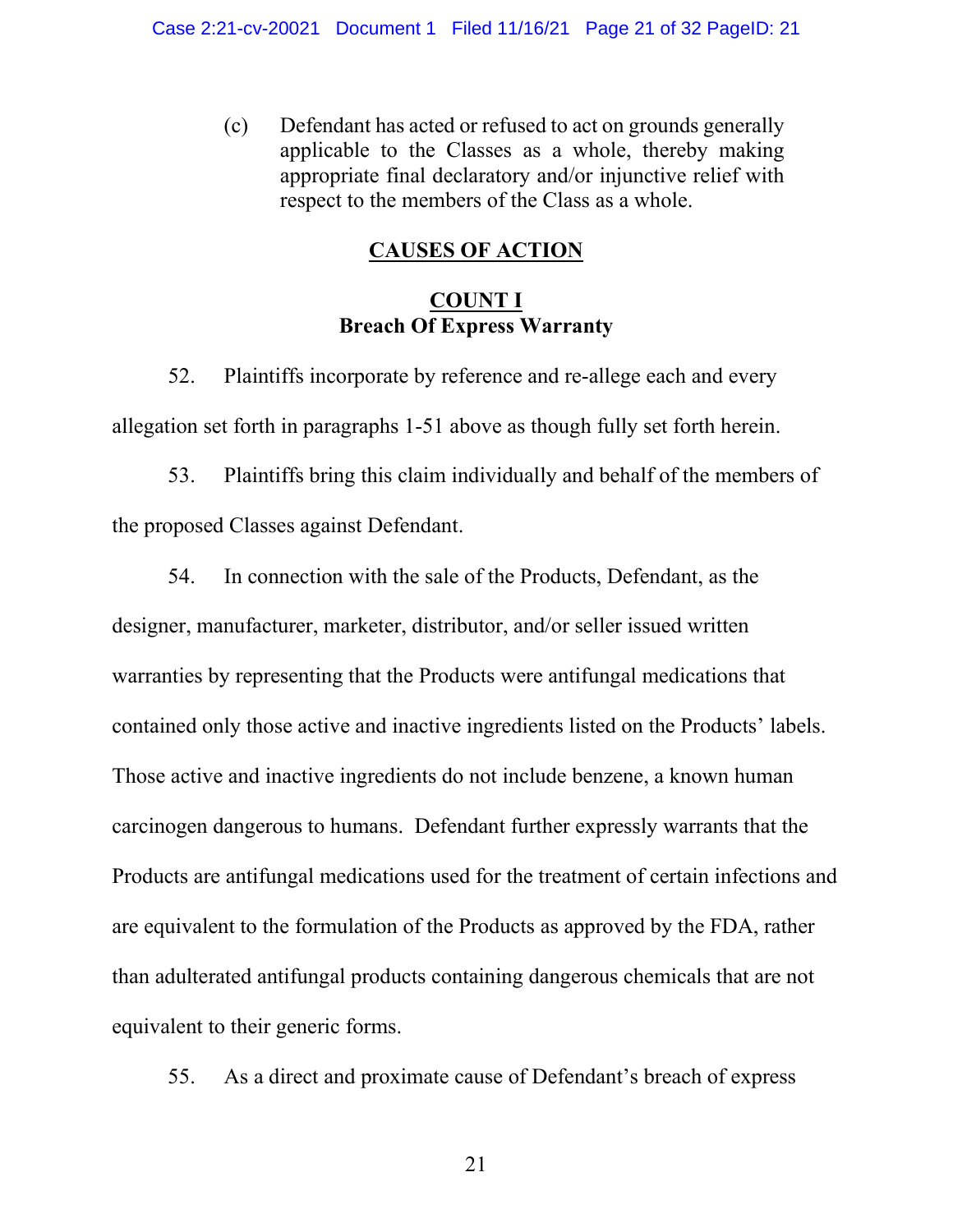warranty, Plaintiffs and the Classes have been injured and harmed because they would not have purchased the Products on the same terms if they knew that the Products contained benzene, are not generally recognized as safe, and are not equivalent to their generic forms.

56. On November 12, 2021, prior to filing this action, Defendant was served with a pre-suit notice letter on behalf of Plaintiffs that complied in all respects with U.C.C. §§ 2-313 and 2-607. Plaintiffs' counsel sent Defendant a letter advising them that they breached an express warranty and demanded that they cease and desist from such breaches and make full restitution by refunding the monies received therefrom. A true and correct copies of Plaintiffs' counsel's letter is attached hereto as **Exhibit 1**.

### **COUNT II Breach of Implied Warranty**

57. Plaintiffs incorporate by reference and re-allege each and every allegation set forth in paragraphs 1-51 above as though fully set forth herein.

58. Plaintiffs bring this claim individually and on behalf of the members of the proposed Classes against Defendant.

59. Defendant, as the designer, manufacturer, marketer, distributor, and/or seller, impliedly warranted that the Products (i) would not contain elevated levels of benzene and (ii) are generally recognized as safe for human use.

60. Defendant breached the warranty implied in the contract for the sale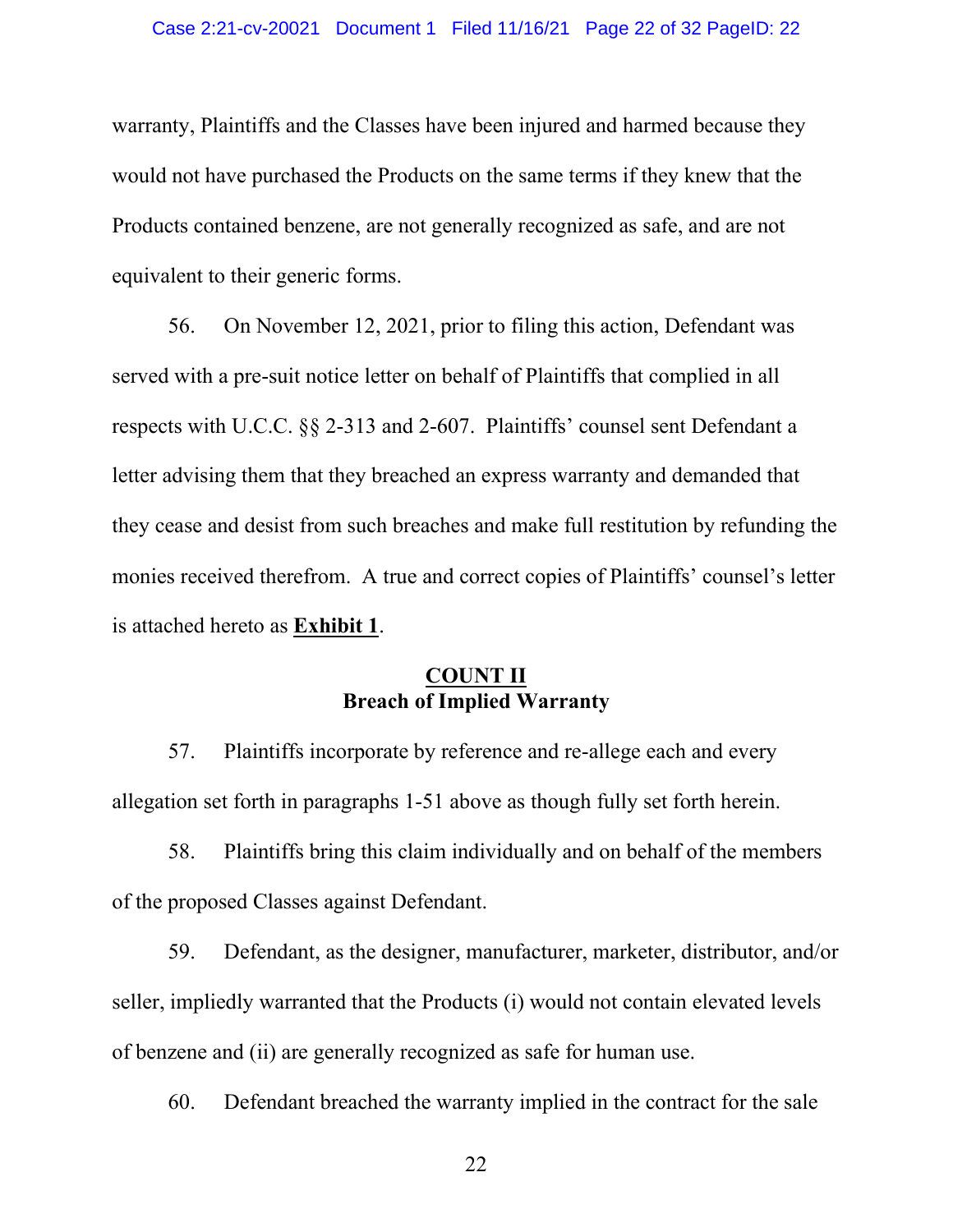#### Case 2:21-cv-20021 Document 1 Filed 11/16/21 Page 23 of 32 PageID: 23

of the defective Products because they could not pass without objection in the trade under the contract description, the Products were not of fair or average quality within the description, and the Products were unfit for their intended and ordinary purpose because the Products manufactured, distributed, and sold by Defendant were defective in that they contained elevated levels of carcinogenic and toxic benzene, and as such are not generally recognized as safe for human use. As a result, Plaintiffs and members of the Classes did not receive the goods as impliedly warranted by Defendant to be merchantable.

61. Plaintiffs and members of the Classes purchased the Products in reliance upon Defendant's skill and judgment and the implied warranties of fitness for the purpose.

62. The Products were not altered by Plaintiffs or members of the Classes.

63. The Products were defective when they left the exclusive control of Defendant.

64. Defendant knew that the Products would be purchased and used without additional testing by Plaintiffs and members of the Classes.

65. The Products were defectively manufactured and unfit for their intended purpose, and Plaintiffs and members of the Classes did not receive the goods as warranted.

66. As a direct and proximate cause of Defendant's breach of the implied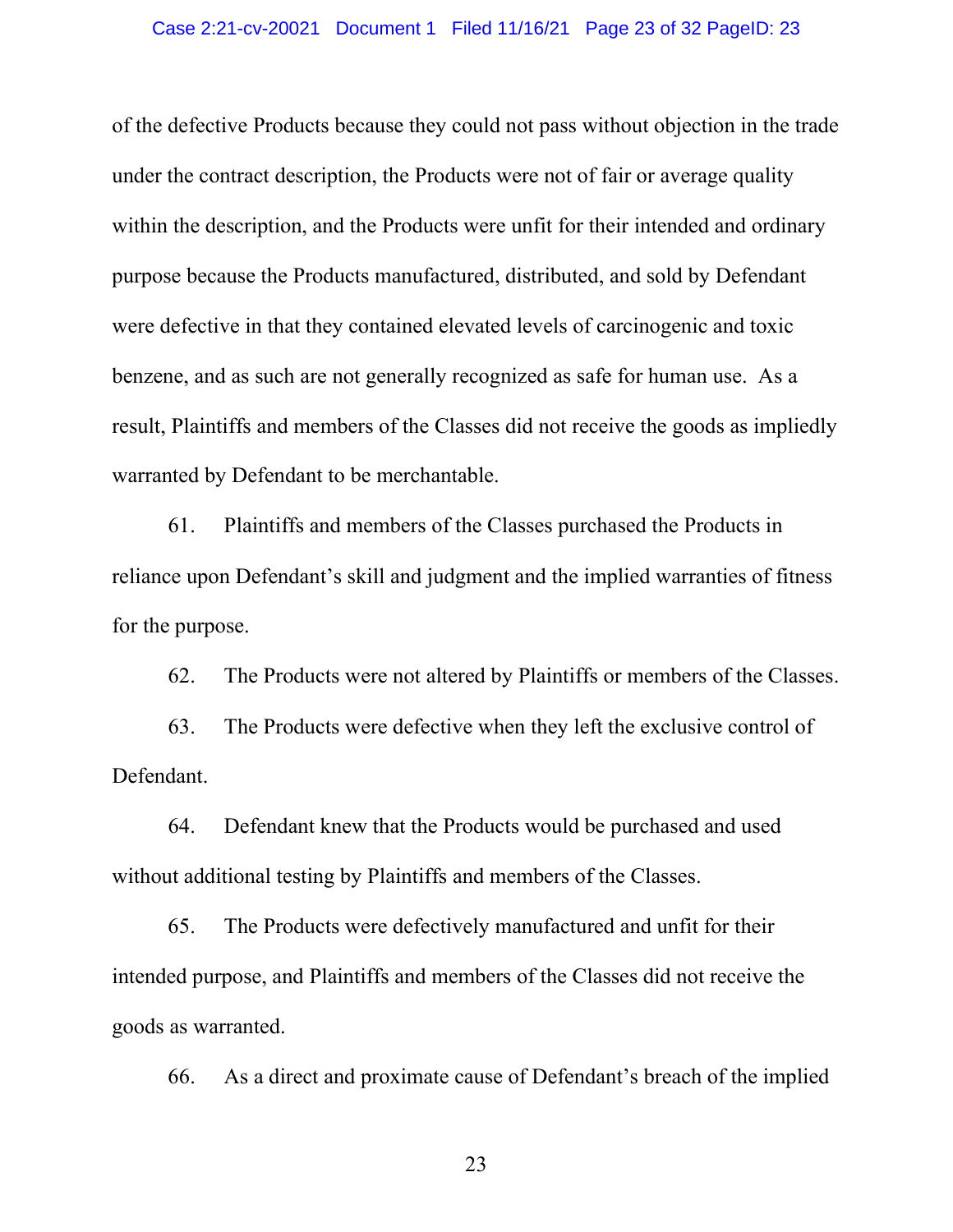warranty, Plaintiffs and members of the Classes have been injured and harmed because: (a) they would not have purchased the Products on the same terms if they knew that the Products contained harmful levels of benzene, and are not generally recognized as safe for human use; and (b) the Products do not have the characteristics, ingredients, uses, or benefits as promised by Defendant.

67. On November 12, 2021, prior to filing this action, Defendant was served with a pre-suit notice letter on behalf of Plaintiffs that complied in all respects with U.C.C. §§ 2-313 and 2-607. Plaintiffs' counsel sent Defendant a letter advising them that they breached an implied warranty and demanded that they cease and desist from such breaches and make full restitution by refunding the monies received therefrom. A true and correct copies of Plaintiffs' counsel's letter is attached hereto as **Exhibit 1**.

## **COUNT III Violation of New York General Business Law § 349**

68. Plaintiffs incorporate by reference and re-allege each and every allegation set forth in paragraphs 1-51 above as though fully set forth herein.

69. Plaintiffs bring this claim individually and on behalf of the members of the Subclasses against Defendant.

70. GBL § 349 prohibits deceptive acts or practices in the conduct of any business, trade, or commerce.

71. In its sale of goods throughout the State of New York, Defendant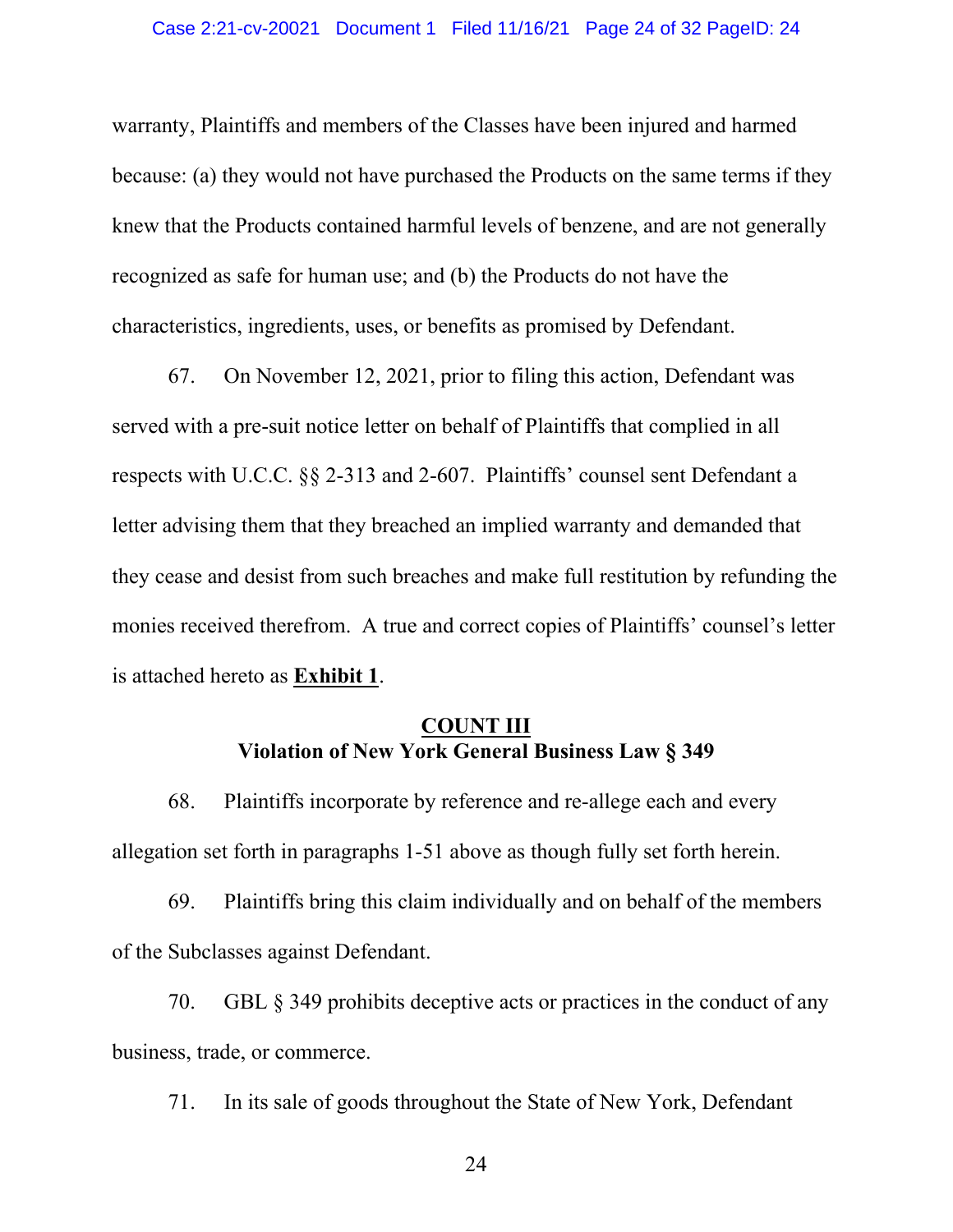#### Case 2:21-cv-20021 Document 1 Filed 11/16/21 Page 25 of 32 PageID: 25

conducts business and trade within the meaning and intendment of GBL § 349.

72. Plaintiffs and members of the Subclasses are consumers who purchased products from Defendant for their personal use.

73. By the acts and conduct alleged herein, Defendant has engaged in deceptive, unfair, and misleading acts and practices, which include, without limitation, misrepresenting that the Products (i) would not contain dangerously high levels of benzene, (ii) are generally recognized as safe for human use, and (iii) are equivalent to the formulation of the Products as approved by the FDA. Defendant also materially omitted key facts regarding the true nature of the Products, specifically that the Products contained dangerous levels of benzene, was adulterated, and was unsafe for use as an antifungal treatment. Had Plaintiffs and members of the Subclasses been apprised of these facts, they would have been aware of them and would not have purchased the Products.

74. The foregoing deceptive acts and practices were directed at consumers.

75. The foregoing deceptive acts and practices are misleading in a material way because they fundamentally misrepresent the characteristics and quality of the Products to induce consumers to purchase the same. No reasonable consumer would knowingly purchase an antifungal product that may contain high levels of a known carcinogen and reproductive toxin and that was illegal to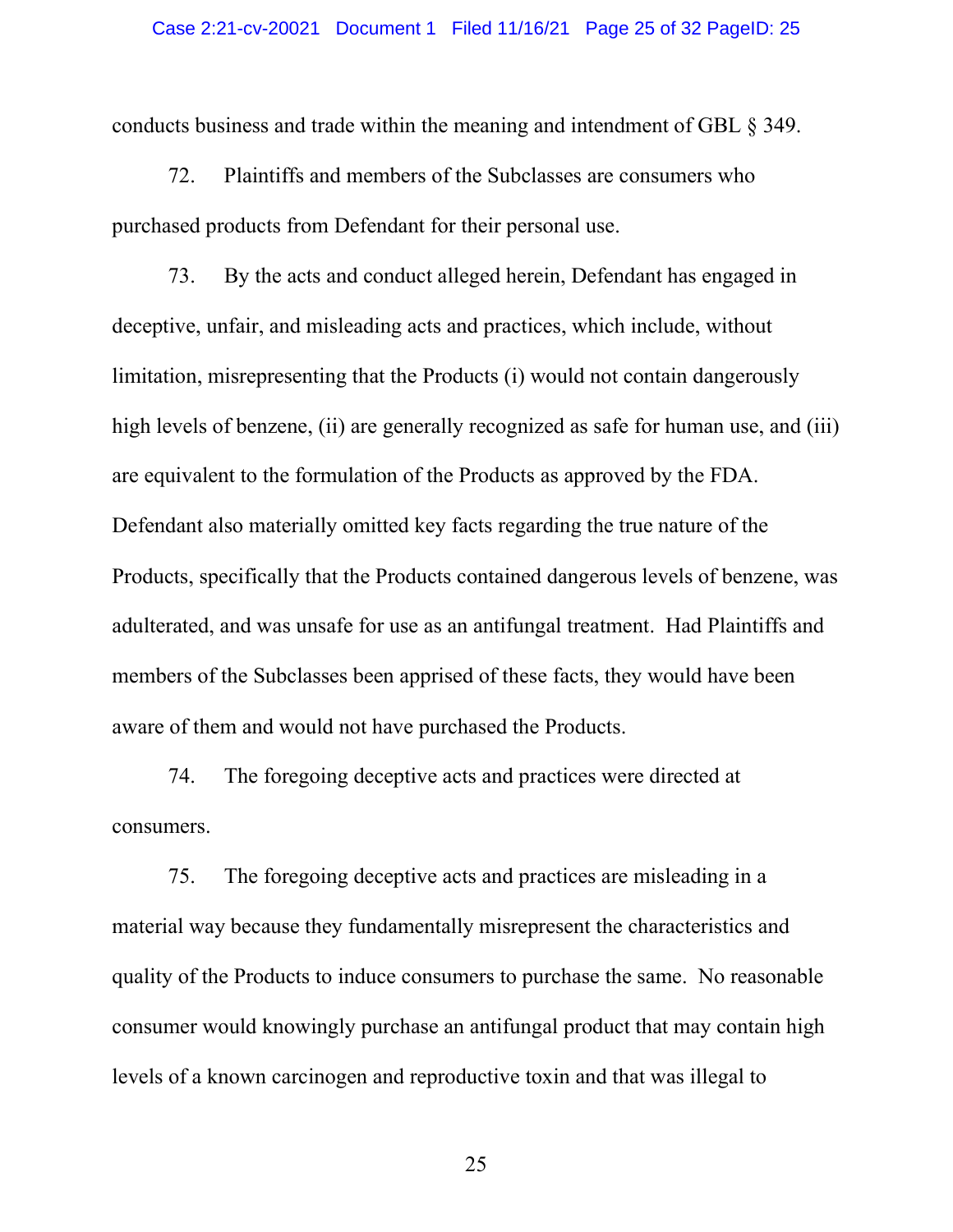purchase or sell.

76. By reason of this conduct, Defendant engaged in deceptive conduct in violation of GBL § 349.

77. Defendant's actions are the direct, foreseeable, and proximate cause of the damages that Plaintiffs and members of Subclasses have sustained from having paid for and used Defendant's products.

78. As a result of Defendant's violations, Plaintiffs and members of the Subclasses have suffered damages because: (a) they paid a premium price in the amount of the full purchase price of the Products based on Defendant's deceptive conduct; and (b) the Products do not have the characteristics, uses, benefits, or qualities as promised.

79. On behalf of themselves and other members of the Subclasses, Plaintiffs seek to recover their actual damages or fifty dollars, whichever is greater, three times actual damages, and reasonable attorneys' fees.

### **COUNT IV Violation of New York General Business Law § 350**

80. Plaintiffs incorporate by reference and re-allege each and every allegation set forth in paragraphs 1-51 above as though fully set forth herein.

81. Plaintiffs bring this claim individually and on behalf of the members of the Subclasses against Defendant.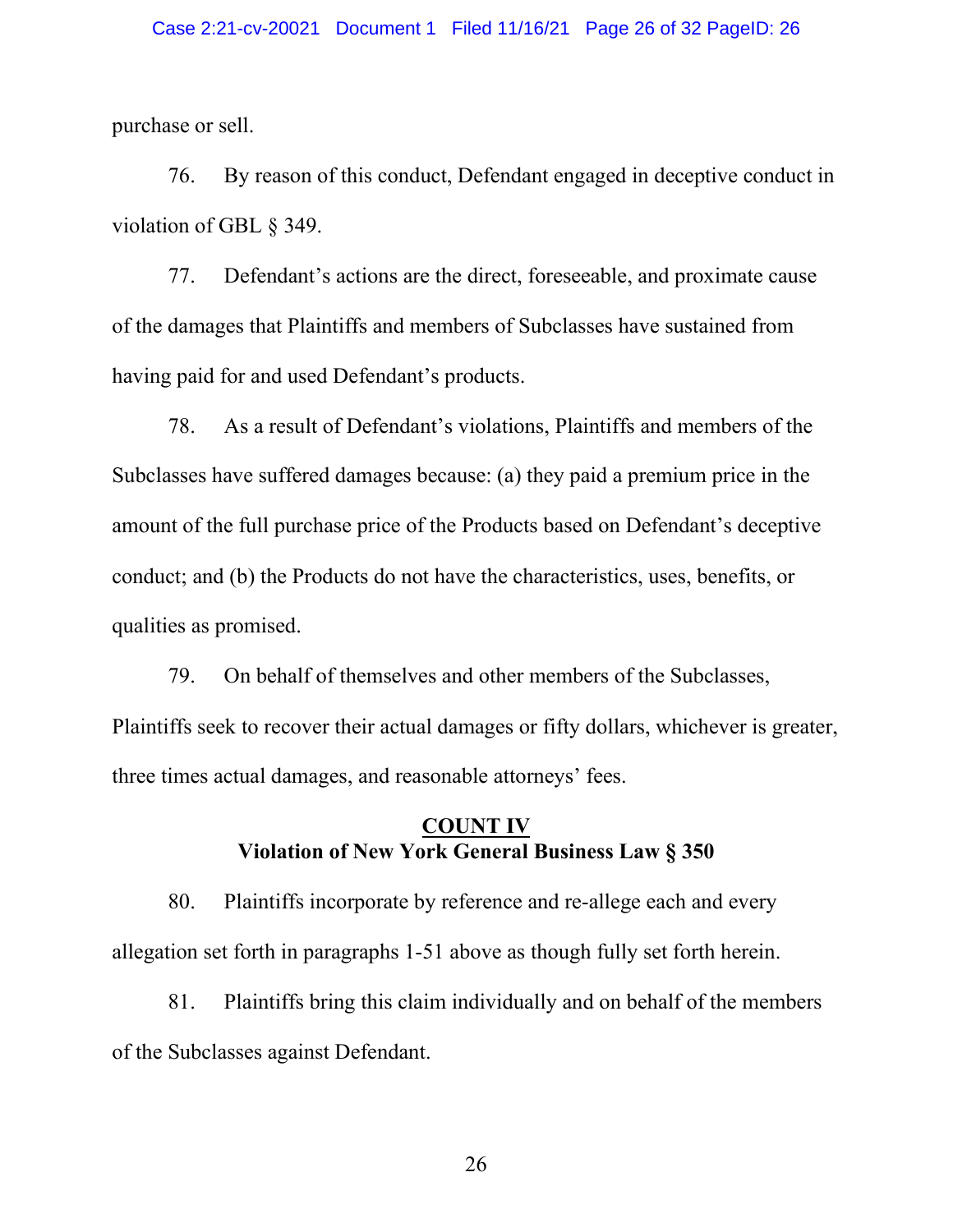#### Case 2:21-cv-20021 Document 1 Filed 11/16/21 Page 27 of 32 PageID: 27

82. GBL § 350 prohibits false advertising in the conduct of any business, trade, or commerce.

83. Pursuant to said statute, false advertising is defined as "advertising, including labeling, of a commodity … if such advertising is misleading in a material respect."

84. Based on the foregoing, Defendant has engaged in consumer-oriented conduct that is deceptive or misleading in a material way which constitutes false advertising in violation of GBL § 350.

85. Defendant's false, misleading, and deceptive statements and representations of fact were and are directed towards consumers.

86. Defendant's false, misleading, and deceptive statements and representations of fact were and are likely to mislead a reasonable consumer acting reasonably under the circumstances.

87. Defendant's false, misleading, and deceptive statements and representations of fact have resulted in consumer injury or harm to the public interest.

88. Defendant also materially omitted key facts regarding the true nature of the Products, specifically that the Products contained dangerous levels of benzene, were adulterated, and were unsafe for use as antifungal medications. Had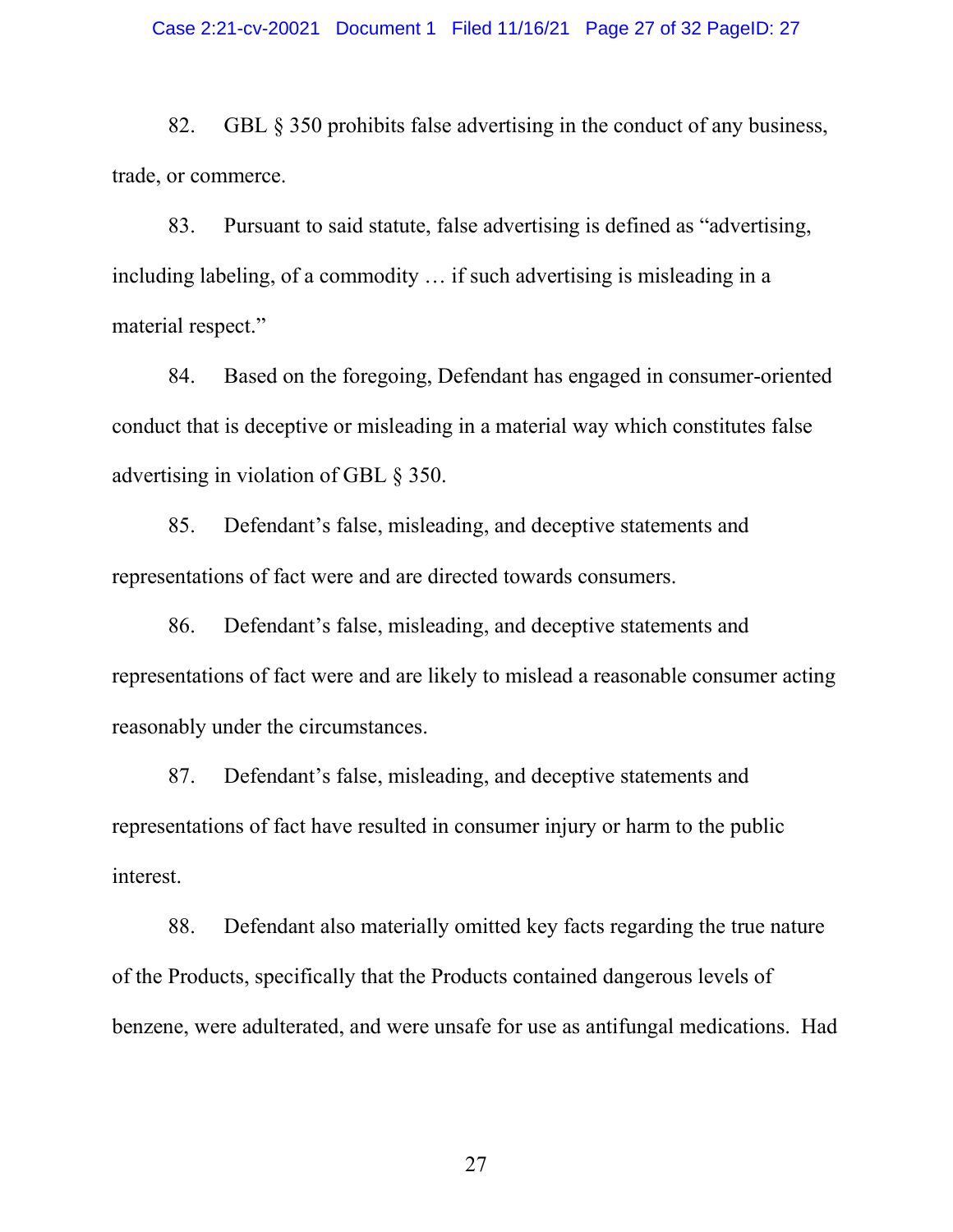#### Case 2:21-cv-20021 Document 1 Filed 11/16/21 Page 28 of 32 PageID: 28

Plaintiffs and members of the Subclasses been apprised of these facts, they would have been aware of them and would not have purchased the Products.

89. As a result of Defendant's false, misleading, and deceptive statements and representations of fact, Plaintiffs and the Subclasses have suffered and continue to suffer economic injury.

90. As a result of Defendant's violations, Plaintiffs and members of the Subclasses have suffered damages due to said violations because: (a) they paid a premium price in the amount of the full purchase price of the Products based on Defendant's deceptive conduct; and (b) the Products do not have the characteristics, uses, benefits, or qualities as promised.

91. On behalf of themselves and other members of the Subclasses, Plaintiffs seek to recover their actual damages or five hundred dollars, whichever is greater, three times actual damages, and reasonable attorneys' fees.

## **COUNT V Fraud**

92. Plaintiffs incorporate by reference and re-allege each and every allegation set forth in paragraphs 1-51 above as though fully set forth herein.

93. Plaintiffs bring this claim individually and on behalf of the members of the Classes against Defendant.

94. Defendant had a duty to disclose material facts to Plaintiffs and the Classes given their relationship as contracting parties and intended users of the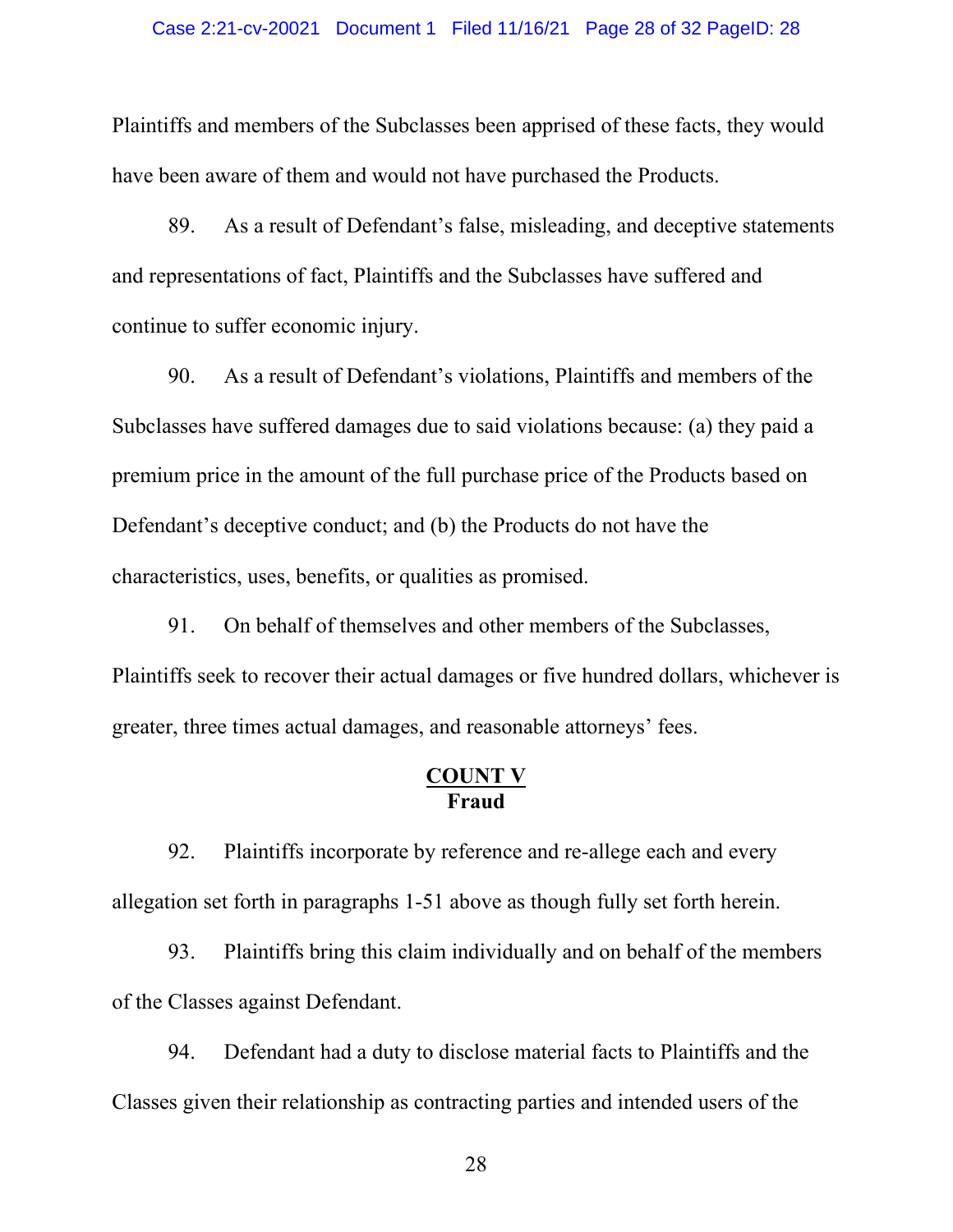#### Case 2:21-cv-20021 Document 1 Filed 11/16/21 Page 29 of 32 PageID: 29

Products. Defendant also had a duty to disclose material facts to Plaintiffs and the Classes, namely that it was in fact manufacturing, distributing, and selling harmful products unfit for human use, because Defendant had superior knowledge such that the transactions without the disclosure were rendered inherently unfair.

95. Defendant knew or should have known that the Products were contaminated with benzene, but continued to manufacture them nonetheless. Defendant was required to engage in impurity testing to ensure that harmful impurities such as benzene were not present in the Products. Had Defendant undertaken proper testing measures, it would have been aware that the Products contained dangerously high levels of benzene. During this time, Plaintiffs and members of the Classes were using the Products without knowing it contained dangerous levels of benzene.

96. Defendant failed to discharge its duty to disclose these material facts.

97. In so failing to disclose these material facts to Plaintiffs and the Classes, Defendant intended to hide from Plaintiffs and the Classes that they were purchasing and using the Products with harmful defects that were unfit for human use, and thus acted with scienter and/or an intent to defraud.

98. Plaintiffs and the Classes reasonably relied on Defendant's failure to disclose insofar as they would not have purchased the defective Products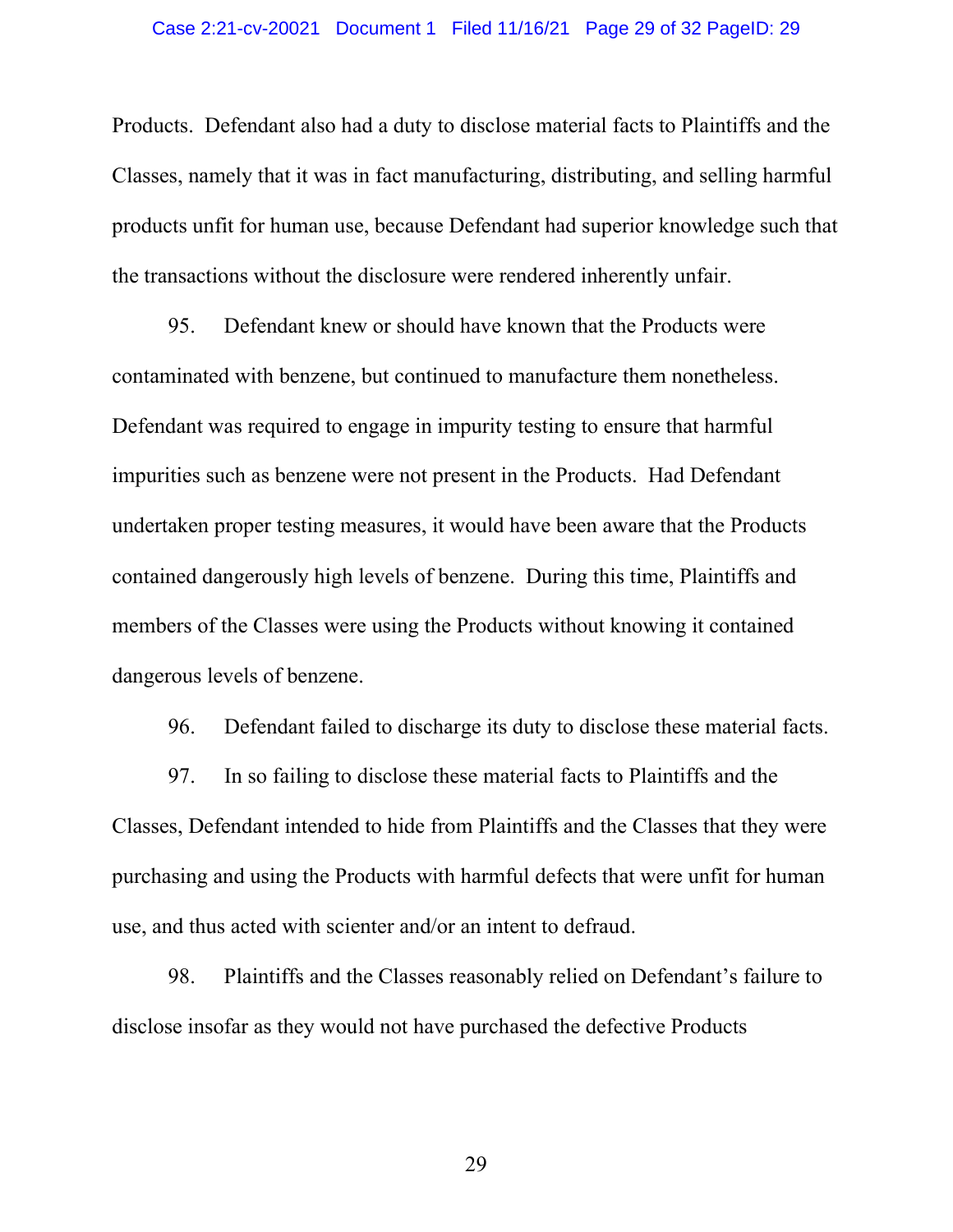manufactured and sold by Defendant had they known they contained unsafe levels of benzene.

99. As a direct and proximate cause of Defendant's fraudulent concealment, Plaintiffs and the Classes suffered damages in the amount of monies paid for the defective Products.

100. As a result of Defendant's willful and malicious conduct, punitive damages are warranted.

# **COUNT VI Unjust Enrichment**

101. Plaintiffs incorporate by reference and re-allege each and every allegation set forth in paragraphs 1-51 above as though fully set forth herein.

102. Plaintiffs bring this claim individually and on behalf of the members of the Classes against Defendant.

103. Plaintiffs and the Classes conferred a benefit on Defendant in the form of monies paid to purchase Defendant's defective and worthless Products.

104. Defendant voluntarily accepted and retained this benefit.

105. Because this benefit was obtained unlawfully, namely by selling and accepting compensation for products unfit for human use, it would be unjust and inequitable for Defendant to retain the benefit without paying the value thereof.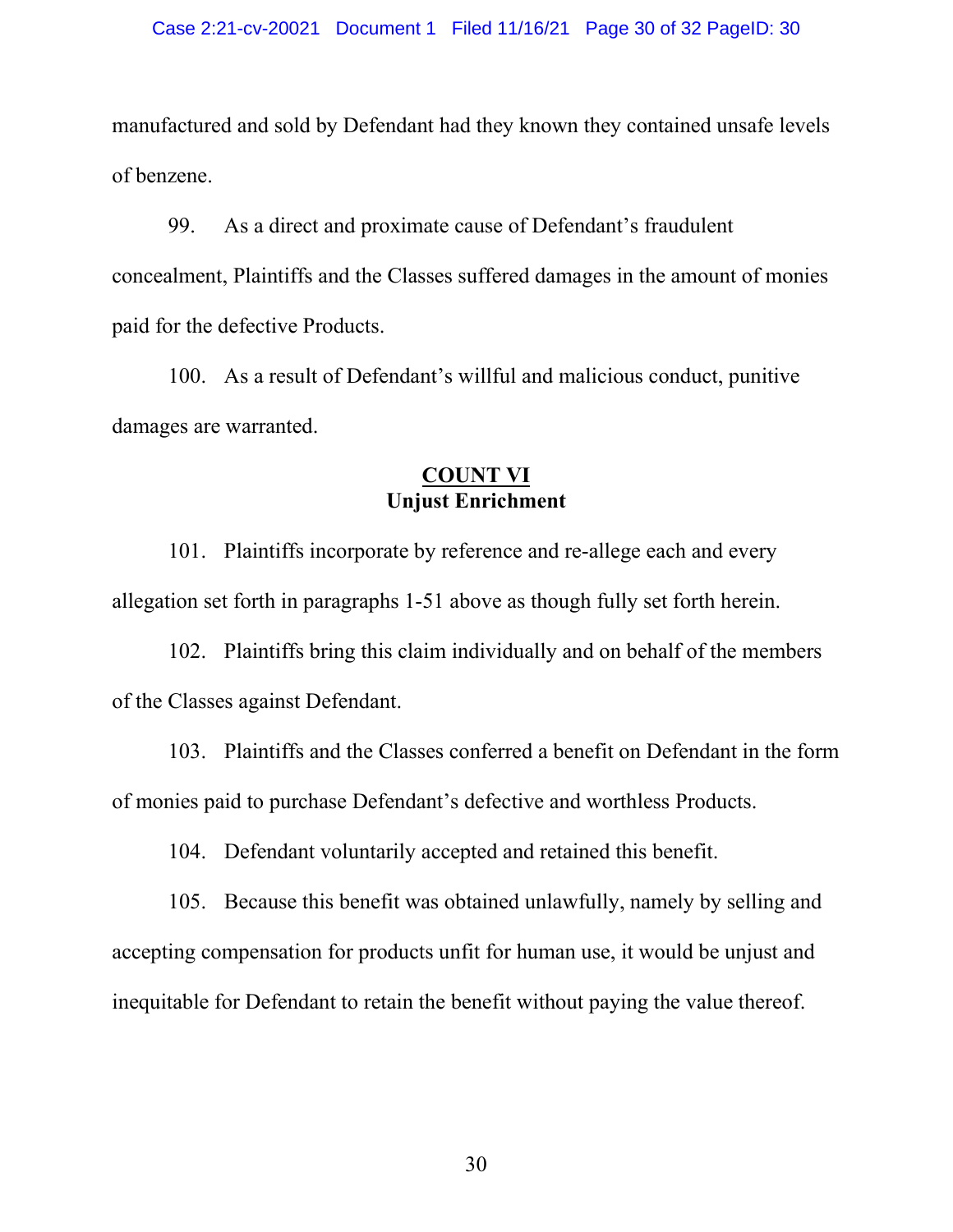# **PRAYER FOR RELIEF**

WHEREFORE, Plaintiffs respectfully request, individually and on behalf of

the alleged Classes, that the Court enter judgment in their favor and against

Defendant as follows:

- (a) For an order certifying the Classes under Rule 23 of the Federal Rules of Civil Procedure and naming Plaintiffs as the representatives of the Classes and Plaintiffs' attorneys as Class Counsel;
- (b) For an order declaring that Defendant's conduct violates the causes of action referenced herein;
- (c) For an order finding in favor of Plaintiffs and the Classes on all counts asserted herein;
- (d) For compensatory, statutory, and punitive damages in amounts to be determined by the Court and/or jury;
- (e) For prejudgment interest on all amounts awarded;
- (f) For an order of restitution and all other forms of equitable monetary relief;
- (g) For injunctive relief as pleaded or as the Court may deem proper; and
- (h) For an order awarding Plaintiffs and the Classes their reasonable attorneys' fees and expenses and costs of suit.

# **DEMAND FOR JURY TRIAL**

Pursuant to Federal Rule of Civil Procedure 38(b), Plaintiffs demand a trial

by jury of any and all issues in this action so triable as of right.